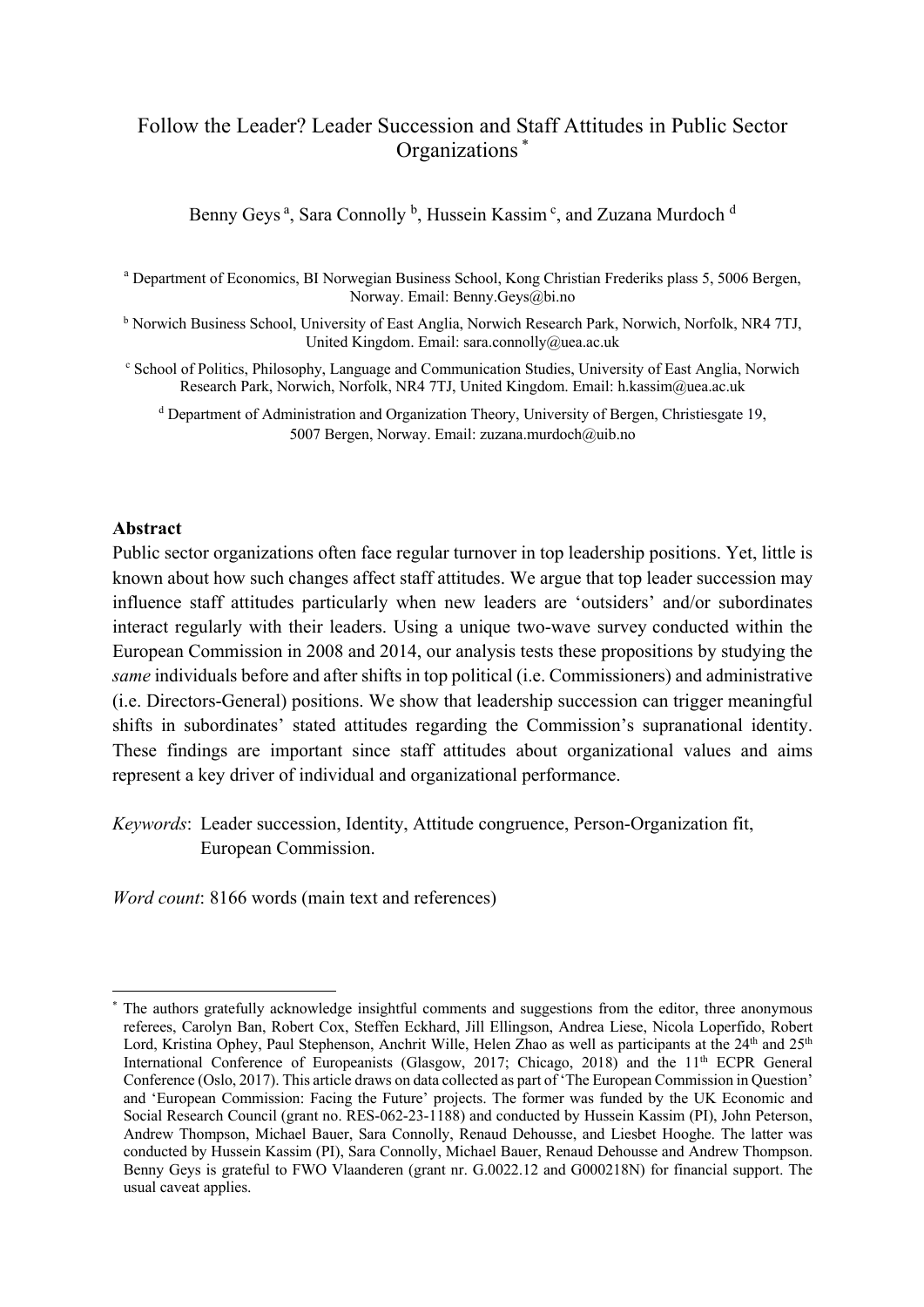# *Evidence for Practice*

- Top leader succession affects staff attitudes in public sector organizations, which can influence individual and organizational performance.
- Accounting for leader succession's impact on staff is more important when leadersubordinate distance is smaller and contacts more frequent.
- When planning leadership succession, public sector organizations should pay close attention to candidates' value (in)congruence with outgoing leaders.
- Public sector organizations should invest in (non)verbal messages towards staff to increase the salience of positive differences between old and new leaders.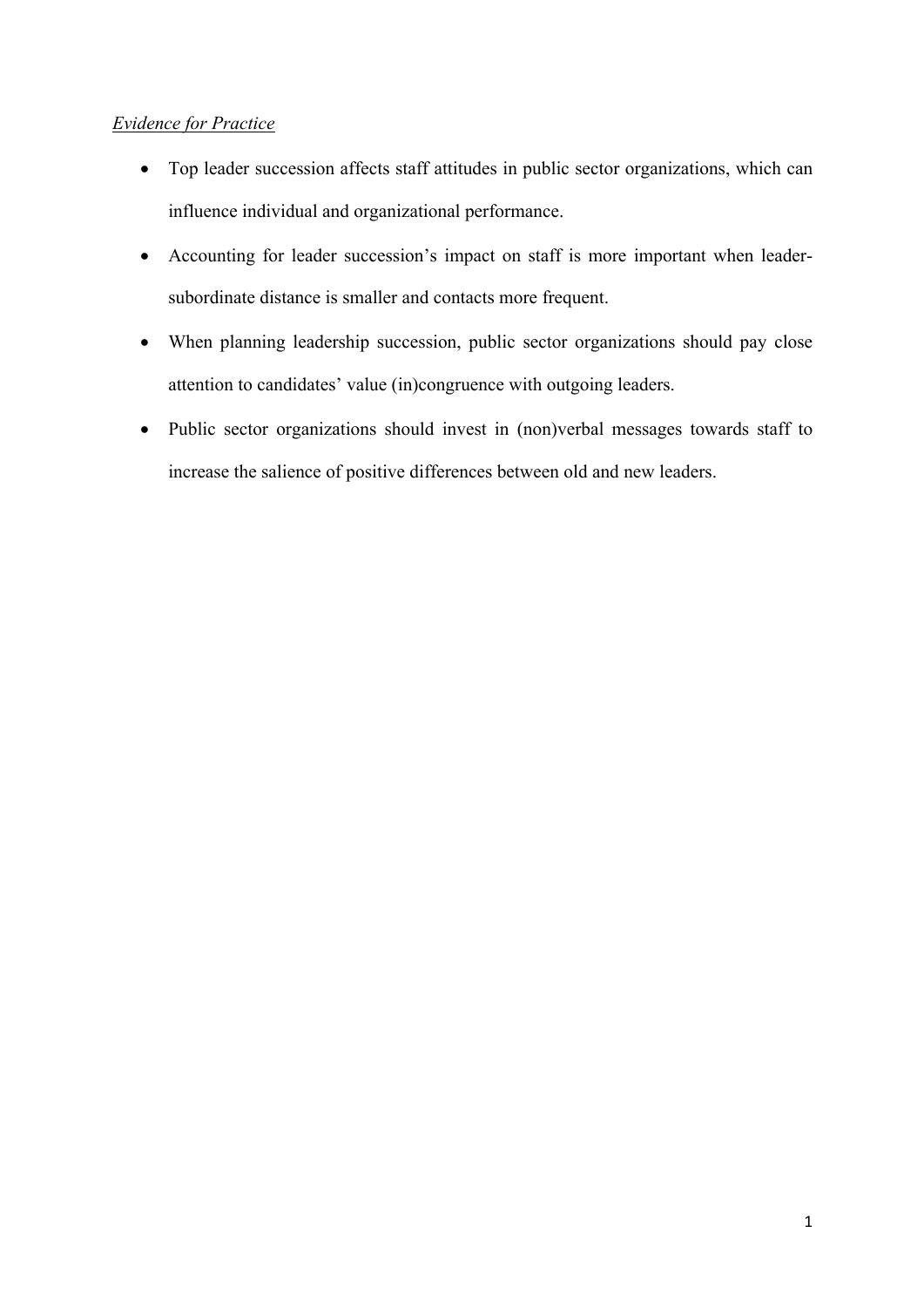#### *Short author biographies*

**BENNY GEYS** is Professor in Economics at BI Norwegian Business School, Norway, and Research Professor at Vrije Universiteit Brussel, Belgium. His research focuses on political accountability, (local) public policy, civil servants, and civic engagement. Some of his work has appeared in, e.g., *Economic Journal*, *Journal of the European Economic Association*, *Journal of Public Economics*, *Journal of Urban Economics*, *Organization Studies*, *Leadership Quarterly*, and *Public Administration Review*.

**SARA CONNOLLY** is Professor in Personnel Economics at Norwich Business School, United Kingdom. She is currently involved in several ESRC-funded research projects on the impact of workplace practices, and co-principal investigator on major research projects on the EU administration. Some of her work has appeared in, e.g., *The Economic Journal*, *Public Administration*, *Journal of European Public Policy*, *Work, Employment and Society*, and *Oxford University Press*.

**HUSSEIN KASSIM** is Professor of Politics at University of East Anglia, United Kingdom. His research investigates EU institutions, the relationship between the EU and the member states, competition policy, and aviation policy. He has been awarded research grants by the British Academy, the Nuffield Foundation, and the ESRC. His work has appeared in, e.g., *Public Administration*, *Journal of European Public Policy*, *West European Politics*, *Journal of Common Market Studies*, and *Oxford University Press*.

**ZUZANA MURDOCH** is Professor at the Department of Administration and Organization Theory at the University of Bergen, Norway. Her main research interests concern the identities and socialisation of bureaucrats, institutional design, organizational change, and organizational stigma. Some of her work has appeared in journals including *Organization Studies, Public Administration*, *European Journal of Political Research, Journal of European Public Policy, Regulation and Governance*, and *European Union Politics*.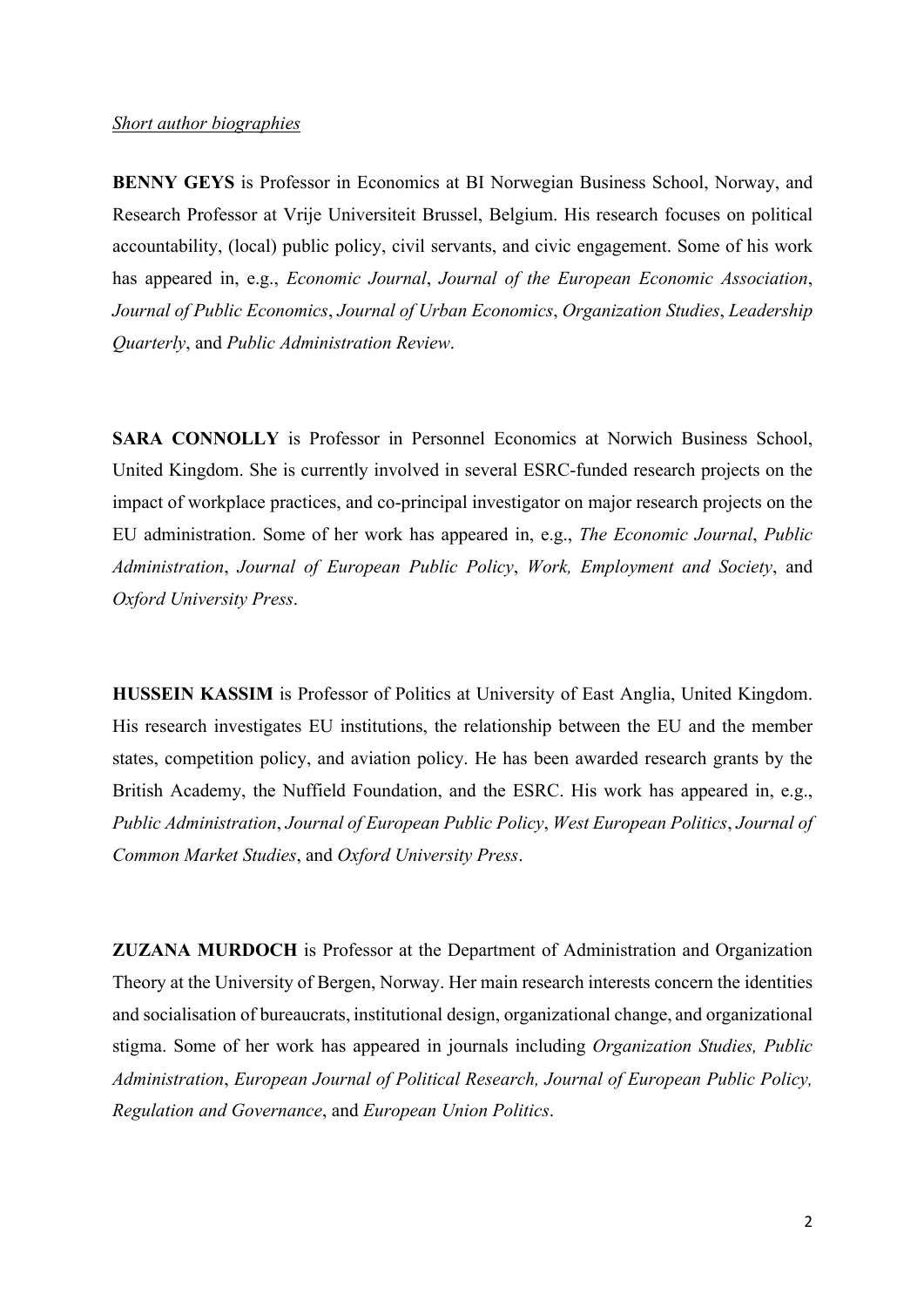## **Introduction**

The role and importance of leadership in public sector organizations has attracted significant research since the path-breaking work of Selznick (1957). Numerous studies have explored the nature and scope conditions linking leader characteristics and leadership styles to public sector performance (Javidan and Waldman 2003; Tummers and Knies 2013; Jacobsen and Bøgh Andersen 2015; for a review, see Van Wart 2013), job satisfaction (Kim 2002), reform implementation (Moynihan, Pandey, and Wright 2012), or innovative behaviour (Miao et al. 2018). Other scholars have also investigated when and how leaders' background characteristics relate to management styles within their units (Kassim *et al*. 2013). In sharp contrast, few studies assess the individual-level *mechanisms* underlying leaders' alleged performance effects (Zhao *et al*. 2016), or the influence of leader *successions* in public sector organizations (Murdoch *et al*. 2019). Our analysis aims at bridging these research gaps. Specifically, we build on research into leader and follower identity dynamics to argue that top leader succession impacts upon individuals' attitudes about an organization's core aims and values. This is an important question as such attitudes represent a central driver of individual and organizational performance (Pratt *et al*. 2016).

Our theoretical argument starts from the common notion that individuals "hold on to multiple identities that are organized in a flexible and dynamic hierarchical structure of salience" (Epitropaki *et al*. 2017, 110; Stryker 1968). As first proposed by Lord and Brown (2001, 2004), top leaders may affect the relative salience of subordinates' multiple identities because they can activate a distinct portion of subordinates' self-concept through their rhetoric, actions and characteristics. Similar shifts in subordinates' identity salience hierarchy would also arise when the actions or positions of a new leader extend subordinates' set of identities. We argue that these changes in the relative salience of multiple identities can invoke observable shifts in individuals' attitudes regarding their organization's core values (more details below).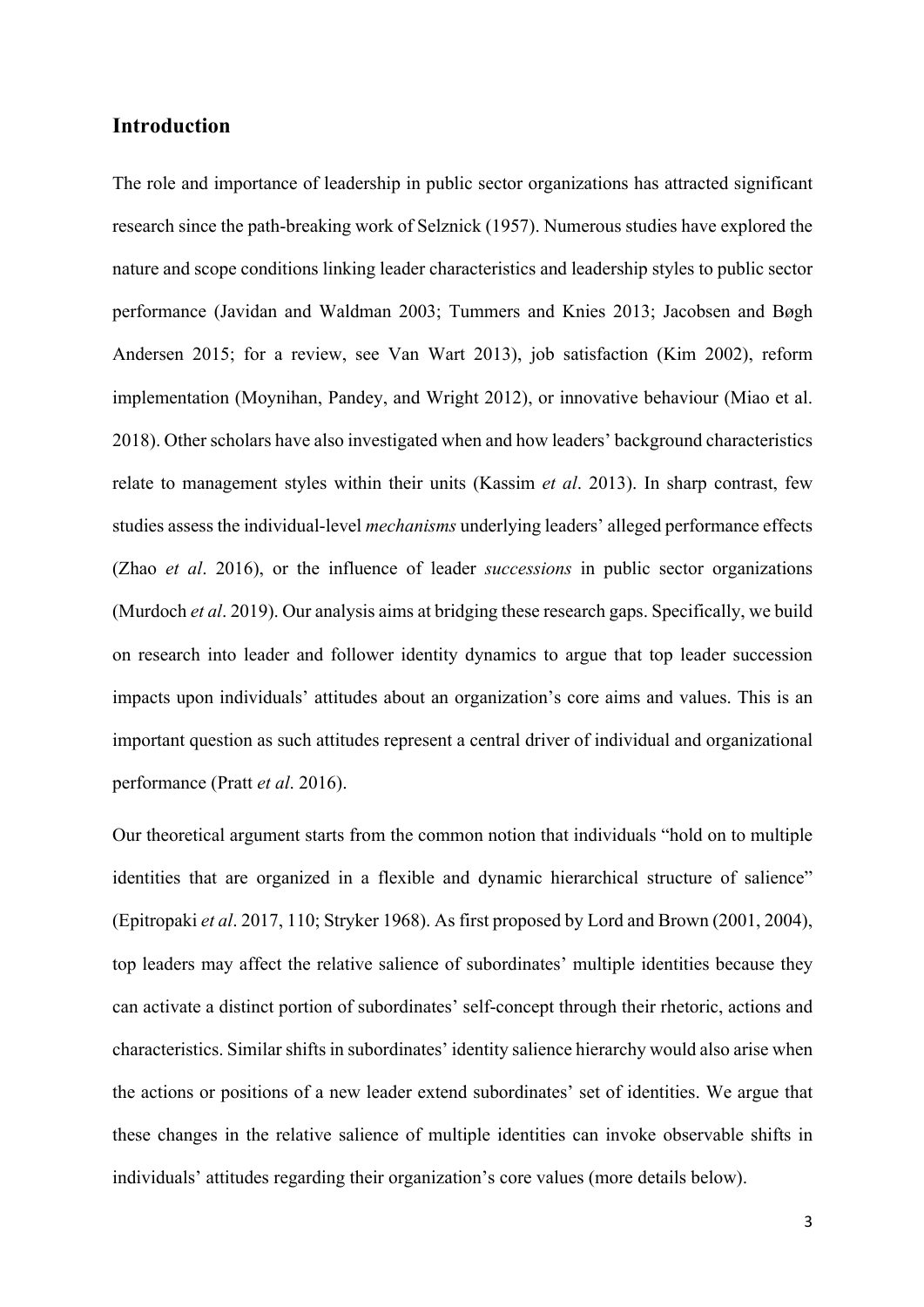Clearly, top leader successions might trigger such attitudinal implications only under specific conditions. We concentrate on two moderating factors. First, a larger distance between leaders and subordinates has been argued to mitigate the influence leaders have (Bass 1990; Moon and Park 2019). This arises because close leaders have more contact with subordinates (Gumusluoglu, Karakitapoğlu-Aygün, and Hirst 2013; Kassim *et al*. 2013; Murdoch and Trondal 2013), and proximity allows for higher-quality communication (Kelloway *et al*. 2003; Avolio *et al*. 2004) as well as increased opportunities to convey expectations and provide coaching (Gittell 2001; Howell, Neufeld, and Avolio 2005). Leadership succession is therefore expected to have a stronger impact on subordinates within a closer distance to the leader. Second, evidence suggests that outsider succession is more likely to "trigger both cognitive and emotional reactions from followers" because outsiders pose a sharper contrast to, and break with, the past (Epitropaki *et al*. 2017, 121; Kunisch *et al*. 2017). Although any diverging impact of outsider versus insider succession on organizational performance remains hotly debated (Giambatista, Rowe, and Riaz 2005; Schepker *et al*. 2017), its potential role as a moderator of subordinates' attitudinal responses to leader succession is included in the current study as a central part of the research design.<sup>1</sup>

In the empirical analysis, we assess these propositions by comparing the *same* staff members across two waves of a large-scale survey conducted within the European Commission in 2008 and 2014. The dependent variable is staff members' stated attitude with respect to the Commission's strong and widely acknowledged supranational identity (Ellinas and Suleiman 2012; Hooghe 2005; Connolly and Kassim 2017). Identification of leader succession effects derives from variation in Commission staff's exposure to changes in top leader positions over the period of analysis. Since the majority of staff have no influence on who becomes their new boss, changes in top leadership are exogenous to staff working in the affected directorates. We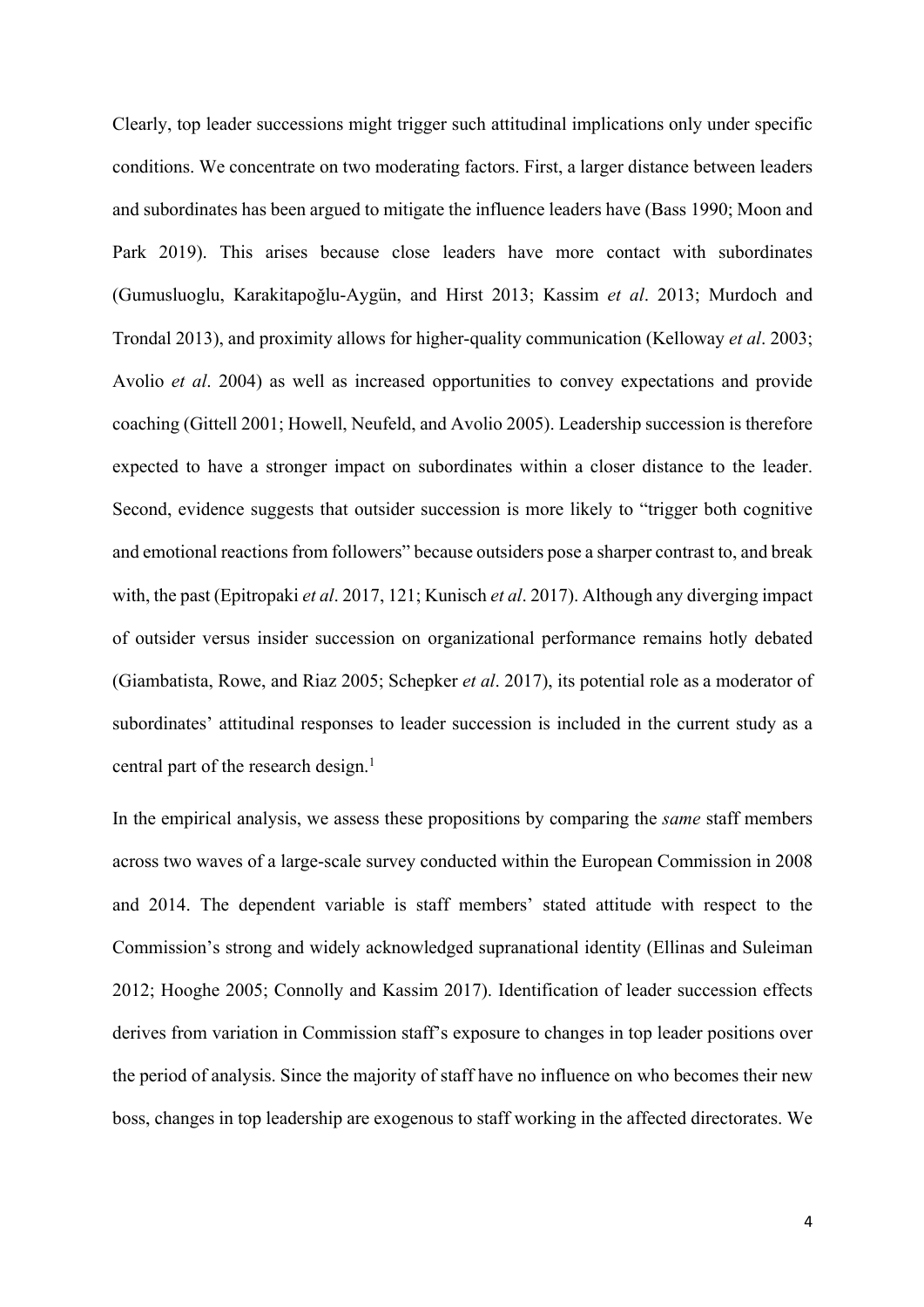exploit this key characteristic in a difference-in-differences research design to identify causal effects.

Our main findings corroborate that top leader succession can trigger substantively meaningful changes in Commission staff's stated attitudes regarding the Commission's supranational identity. These effects are strongest when top leader succession involves individuals from outside the organization or from institutions with attitudes known to diverge from those of the incumbent leader ('outsiders'). Furthermore, the effects are most pronounced when leadersubordinate distance is smaller and contacts more frequent. These findings have important implications for public sector governance since staff attitudes towards an organization's core values are a central driver of individual and organizational performance. It has been linked to outcomes including job satisfaction, individual well-being and policy preferences (Pratt *et al*. 2016; Kuehnhanss *et al*. 2017), which are all antecedents of performance. Hence, our results improve our understanding of the individual-level mechanisms underlying leaders' oft-studied performance effects (e.g., Javidan and Waldman 2003; Jacobsen and Bøgh Andersen 2015), while emphasizing that 'leadership matters' – also in the public sector.

#### **Theoretical framework and hypotheses**

Recent research argues that psychological processes related to one's identity may be central to *how* leaders affect subordinates' behaviour and attitudes (Epitropaki *et al*. 2017; Lord *et al*. 2017). The core idea is that the "refinement of one's identity is an ongoing and central aspect of organizational membership that depends, in part, on the relationship with one's supervisor" (Lord, Gatti, and Chui 2016, 125). Leaders thus are believed to have the capability to produce both short- and long-term changes in subordinates by influencing – through their rhetoric, actions and characteristics – the relative salience of different aspects within subordinates' selfconcepts. In doing so, leaders are able to affect the behaviour and attitudes of their subordinates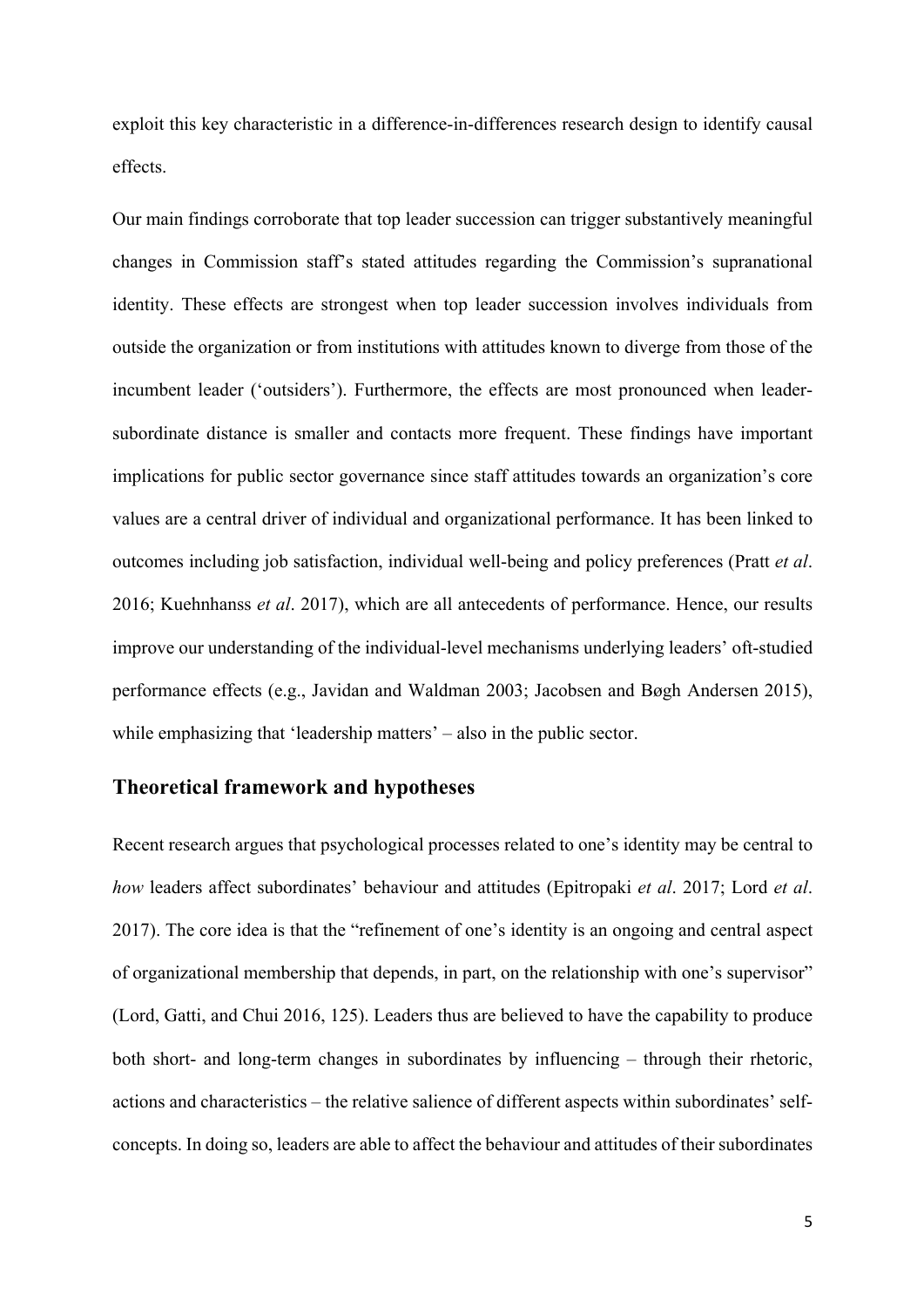(Lord and Brown 2001, 2004). Before proceeding, it is important to clarify three key concepts – and their relationship – at the heart of this theoretical framework: identity, self-concept and attitudes. An individual's (personal) identity can be defined as "a set of physical, psychological, and interpersonal characteristics" as well as "a range of affiliations (e.g., ethnicity) and social roles" that are "not wholly shared with any other person" (https://dictionary.apa.org/identity). An individual's self-concept refers to one's 'mental model' of the self as constructed from beliefs one holds about oneself. Finally, attitudes are evaluations – either positive, negative or ambiguous – about a particular object. Extensive research in psychology indicates that attitudes are closely linked to identities and the self-concept by being one of the ways through which individuals express their sense of self (to themselves and others).

Building on such insights – as well as the notion that individuals' multiple identities exist "in a hierarchy of salience" (Stryker 1968, 560; Epitropaki *et al*. 2017) – we argue that leader *succession* may induce changes in individuals' identity hierarchy. This can arise either because leaders with distinct styles, rhetorical skills, attitudes and beliefs prime or inhibit specific, preexisting aspects of the self, or because leaders are able to extend the set of available aspects within subordinates' self-concept. Independent of whether we assume the set of aspects within subordinates' self-concept is fixed or malleable, the key point is that leader succession may activate different aspects of subordinates' self-concept. This shift comes about for two main reasons. On the one hand, leaders' (non-)verbal messages bear relevance to subordinates' sense-making within organizations (Weick 1995; van Knippenberg and Hogg 2003). On the other hand, humans' need of belonging (Baumeister and Leary 1995) makes them keen to assimilate by incorporating (parts of) the self of significant others – such as leaders in an organizational context – into the self. Both elements entail that new leaders might influence which aspects of the self become active, or are added. This, in turn, may prompt observable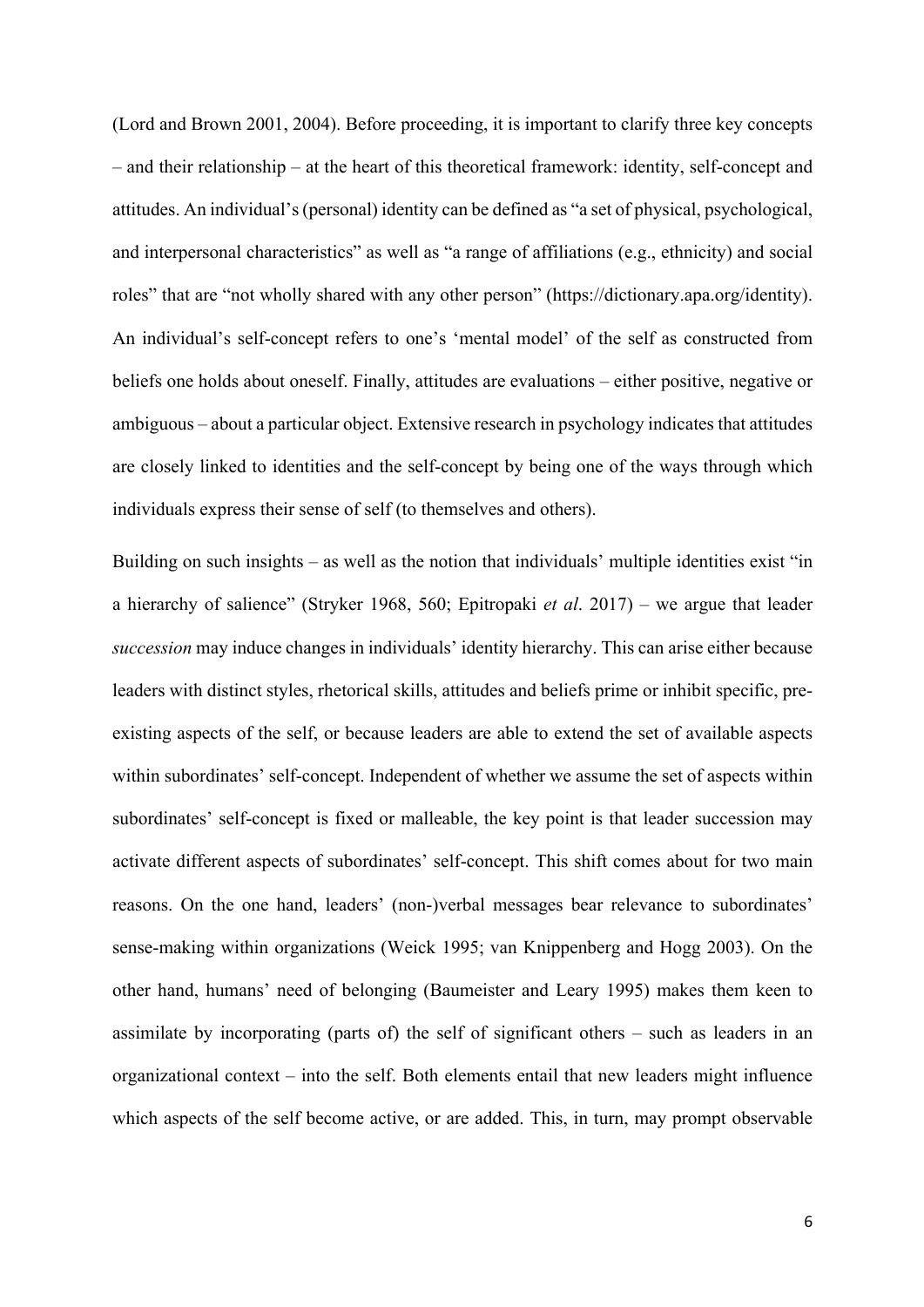shifts in subordinates' attitudes, including their position relative to an organization's core values and aims.

In the context of leader succession, this line of argument is substantiated further by the fact that identity work is most prominent during transition stages (Ashforth 2000; Ibarra and Barbulescu 2010). Transitions from one organization, role or leader to another impose distinct normative expectations on individuals (Nicholson 1984; Mainemelis, Kark, and Epitropaki 2015). Such instability can undermine people's sense of who they are and induce self-uncertainty (Hogg 2015). The desire to resolve this uncertainty represents a powerful driver for change during transitions. New leaders thus are likely to provide vital and decisive role models in subordinates' search to reduce uncertainty during transition stages.

Even so, it remains *a priori* unclear whether leader succession induces shifts in subordinates' attitudes towards or away from the perceived position of a new leader (e.g., with respect to the organization's core values and aims). Subordinates that had a good relationship with the previous leader might oppose the new leader and take dissenting positions (a *contrast* effect). Others might be more prone to ingratiating activities "for the purpose of altering (shaping) positively the evaluations or attributions of relevant others" (Liden and Mitchell 1988, 572; Ralston 1985), triggering opinion conformity with the new leader (an *alignment* effect). We treat the presence and direction of these shifts as an empirical issue, and formulate the following general hypothesis:

# *Hypothesis 1*: Top leader succession activates changes in staff members' expressed attitudes with respect to an organization's core values.

Clearly, top leader successions need not always trigger responses within subordinates. The context and characteristics of successions can moderate their impact. One such moderating factor is the distance between leaders and subordinates, which affects leaders' ability to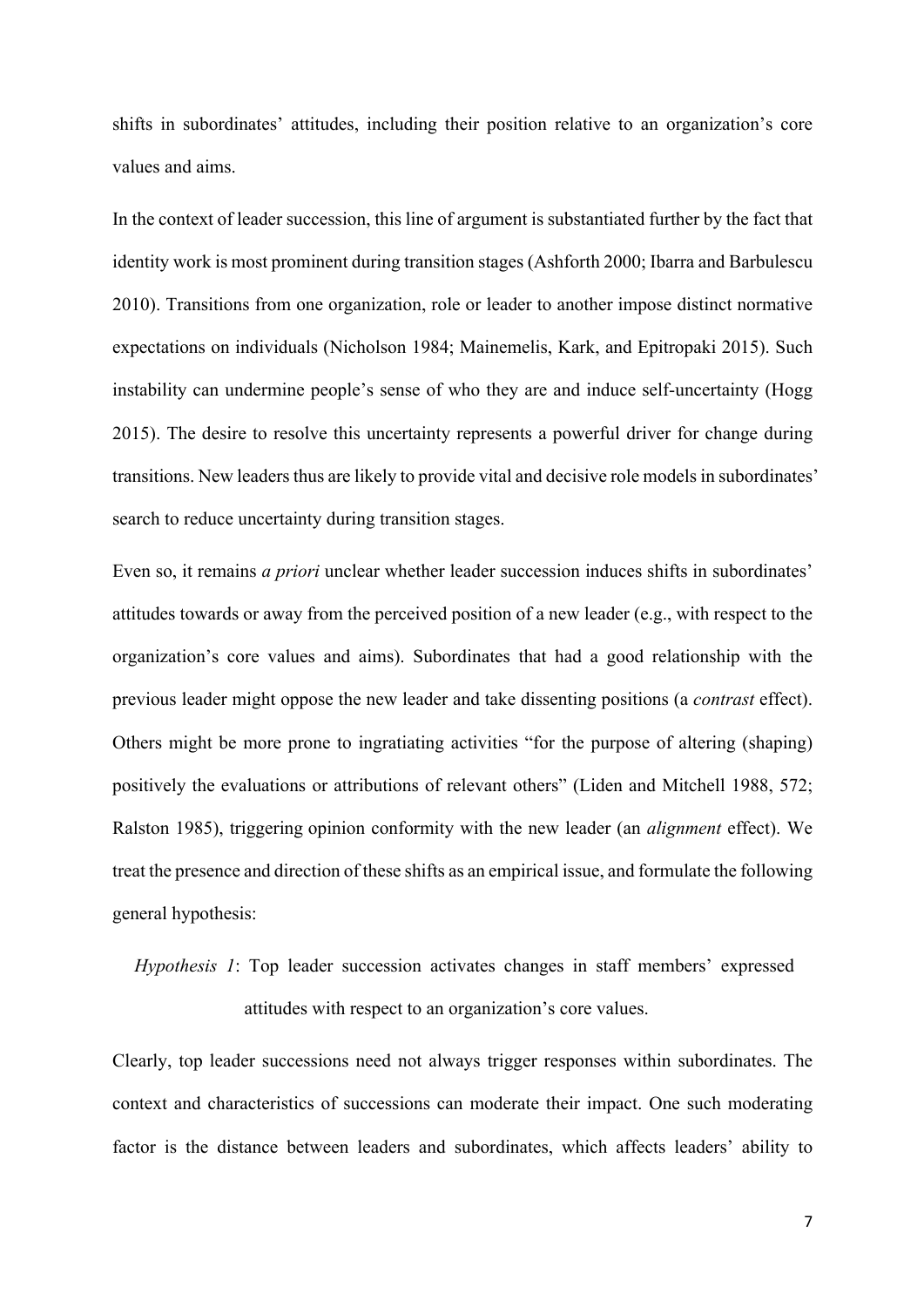influence subordinates' performance (Neufeld, Wan, and Fang 2010; Moon and Park 2019). Distance may thereby exist in several dimensions – i.e. spatial, social, and temporal – that are "cognitively related to each other" (Trope and Liberman 2010, 440). In an organizational setting, spatial distance could be linked to physical proximity (e.g., due to the arrangement of offices), while social distance can be connected to hierarchical proximity (i.e., the number of hierarchical levels between leaders and subordinates) (Napier and Ferris 1993). Temporal distance relates to individuals positioning themselves relative to objects in the future and/or past, which becomes important in relation to leader successions given the temporal divide between former and current leaders. Importantly, research shows that different distance dimensions "similarly affect prediction, preference, and action" (Trope and Liberman 2010, 440). More specifically, a larger distance in both spatial, social and temporal terms entails that subordinates have less contact with their leader (Howell Neufeld, and Avolio 2005; Gumusluoglu, Karakitapoğlu-Aygün, and Hirst 2013; Murdoch and Trondal 2013). It might also reduce the quality of their communication (Avolio *et al*. 2004) and leaders' communication effectiveness (Kelloway *et al*. 2003; see, however, Neufeld, Wan, and Fang 2010). Furthermore, a larger distance limits leaders' ability to convey expectations and coach followers (Gittell 2001; Howell, Neufeld, and Avolio 2005) as well as increasing the difficulty of monitoring compliance with directives and organizational role requirements (Podsakoff *et al*. 1984; Moon and Park 2019).

Overall, reduced leader-subordinate interaction frequency due to increased spatial, social and temporal distances makes it harder for leaders to influence subordinates (Bass 1990; Neufeld, Wan, and Fang 2010; Moon and Park 2019). Applied to our setting, this leads to the prediction that leader succession at a larger spatial and social distance has less salience to subordinates and provokes less impact on their attitudes. 2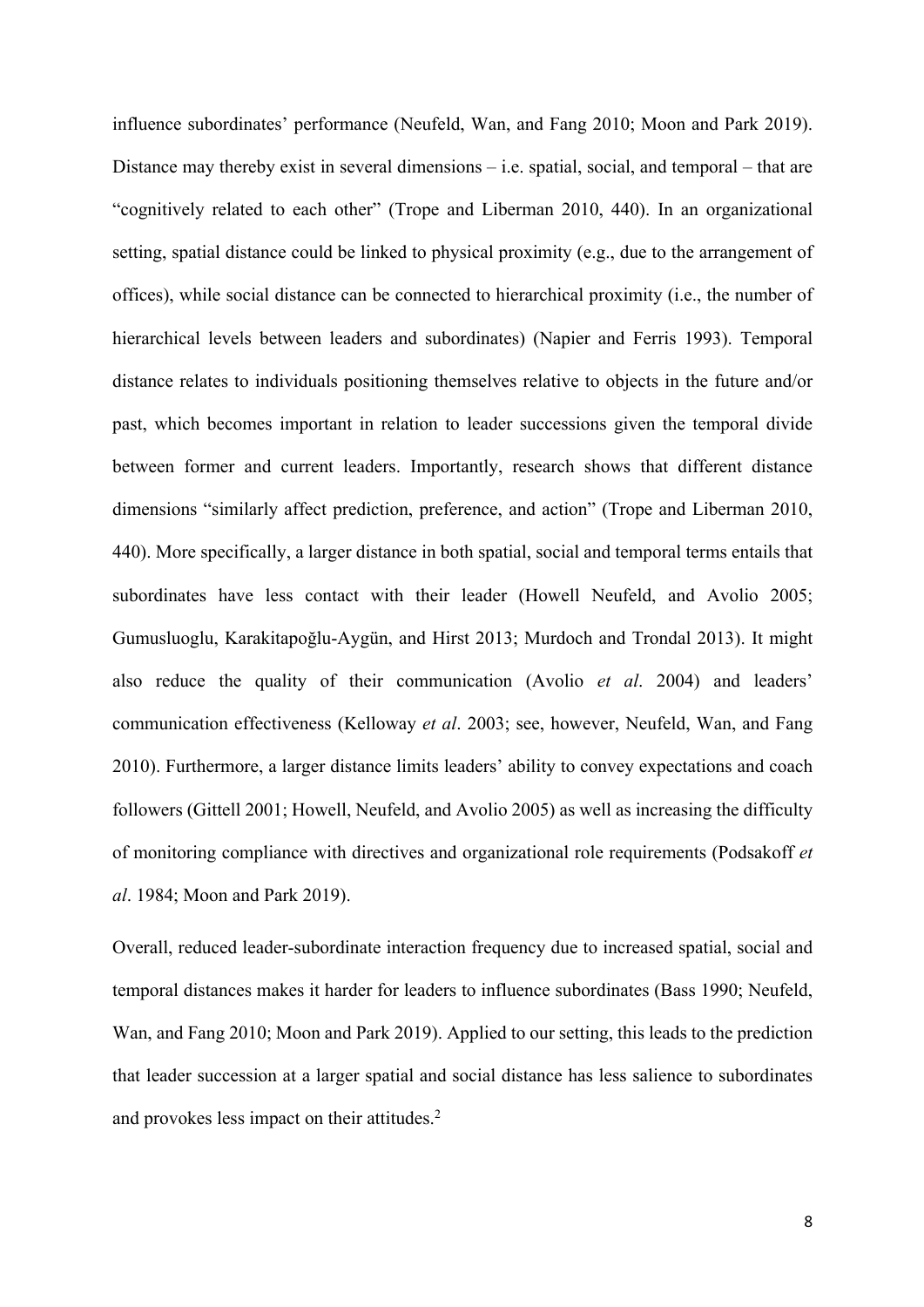*Hypothesis 2*: Larger distance between leaders and subordinates weakens the effect of leader succession on staff members' expressed attitudes with respect to an organization's core values.

A second moderating factor concerns the status of the new leader as an 'outsider' or 'insider'. This multidimensional concept often is linked to individuals' time in the organization as well as differences or similarities with other organization members (Giambatista, Rowe, and Riaz 2005; Schepker *et al*. 2017). Insider/outsider status matters for the implications of top leader succession because leadership is "enacted in the context of a shared group membership" (van Knippenberg 2011, 1078). For instance, top leaders that are representative of an organization's identity (i.e. "prototypical of the group"; van Knippenberg and Hogg 2003, 243) are generally perceived as more effective leaders by subordinates, and have been linked to better performance and higher job satisfaction (Pierro *et al*. 2005; Cicero, Pierro, and van Knippenberg 2007). In sharp contrast, outgroup leaders "introduce discontinuity of identity, and as a result may be particularly likely to elicit resistance" (van Knippenberg and Hogg 2003, 278). Consequently, we expect insider or ingroup leader succession to induce weaker changes in subordinates' attitudes compared to outsider or outgroup leader succession.

A similar proposition is supported by the idea that outsiders' distinct background and characteristics can cause feelings of incongruence within subordinates. Outsiders often bring new perspectives and are not committed to "established strategies and policies" (Kunisch *et al*. 2017, 1015). The resulting feelings of incongruence are known to trigger negative emotion (Cast and Burke 2002), which in turn works to move the parts of self-concept causing these negative feelings down the identity hierarchy (Epitropaki *et al*. 2017). Naturally, no similar responses are triggered by – nor required for – insider successions. Outsider succession therefore can again be expected to induce stronger shifts in subordinates' attitudes.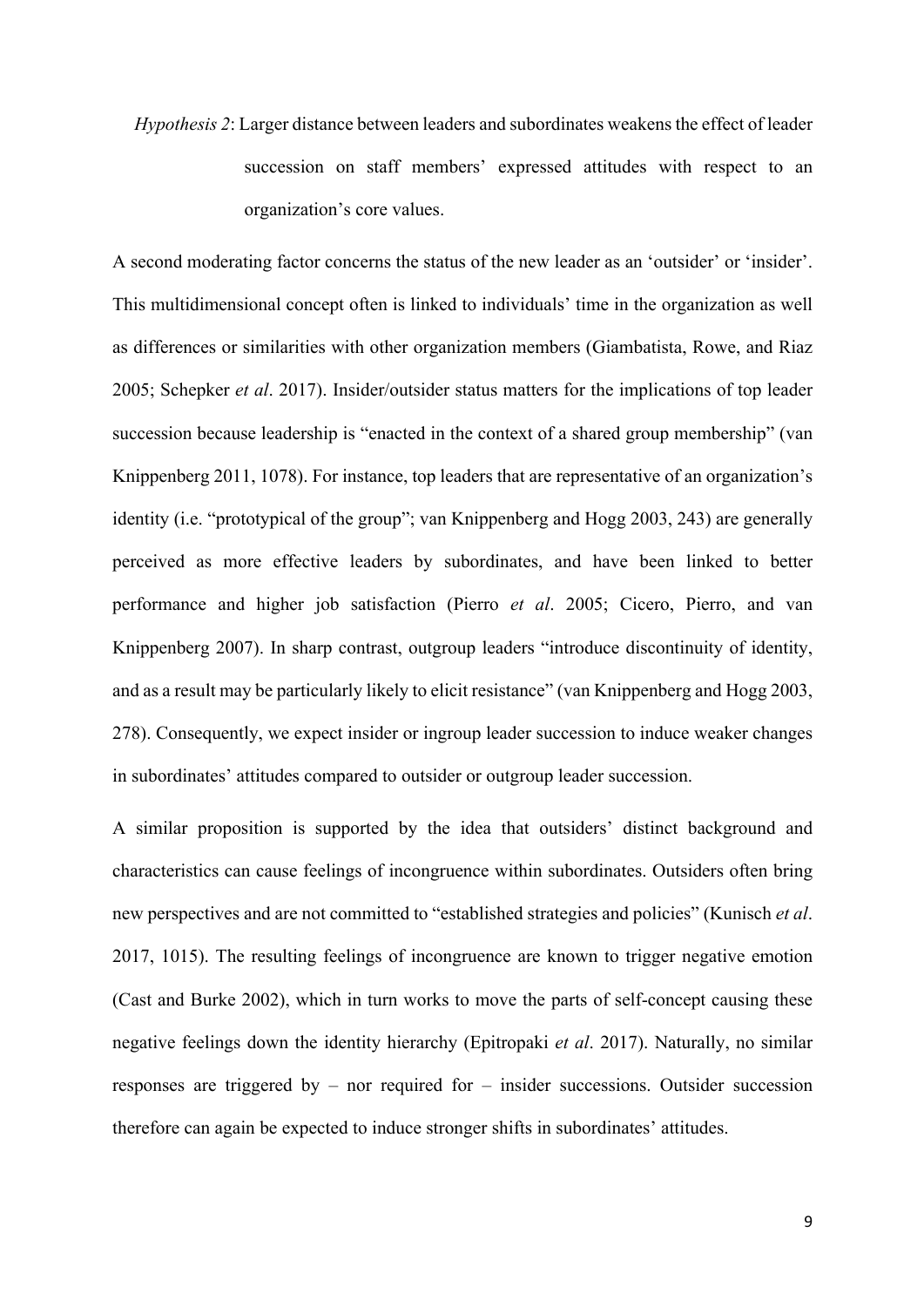# *Hypothesis 3*: Outsider succession triggers stronger changes in staff members' expressed attitudes with respect to an organization's core values.

Two elements require further discussion at this point. First, shifts in staff attitudes due to leadership changes are unlikely to be driven solely by the identity effects described above. Leadership changes might also affect staff's incentives to express specific attitudes (e.g., because they want to advance in an organization), or alter hierarchical constraints on expressing specific attitudes (e.g., because leaders employ hierarchical structures to work towards a goal). Both alternatives are consistent with the hypotheses derived above as leadership succession would again translate into attitudinal shifts, and we return to these mechanisms when discussing our main findings. Second, staff attitudes are not determined solely by a single (new) leader. Organizational structures and other (past and present) leaders likewise play a vital role. Nevertheless, our key argument is that new leaders' rhetoric, actions and characteristics impact staff attitudes at least at the margin. The presence and strength of this influence is an empirical question, which is addressed by our analysis below.

# **Method and data**

#### **Context**

We rely on two rounds of survey data from staff members in a large public organization – i.e. the European Commission – collected in September-November 2008 (N=1901; response rate=13.6%) and March-April 2014 (N=2209; response rate=20.8%). The European Commission is of interest for a number of reasons. First, it has a strong culture of hierarchical leadership (Kassim *et al*. 2013). The effect of leaders on subordinates thus is likely to be strong, which is important from a theoretical perspective. Second, the Commission faces regular turnover in both top political (i.e. Commissioners) and administrative (i.e. Directors-General) leadership positions. While the former are linked to Commissioners' fixed five-year term of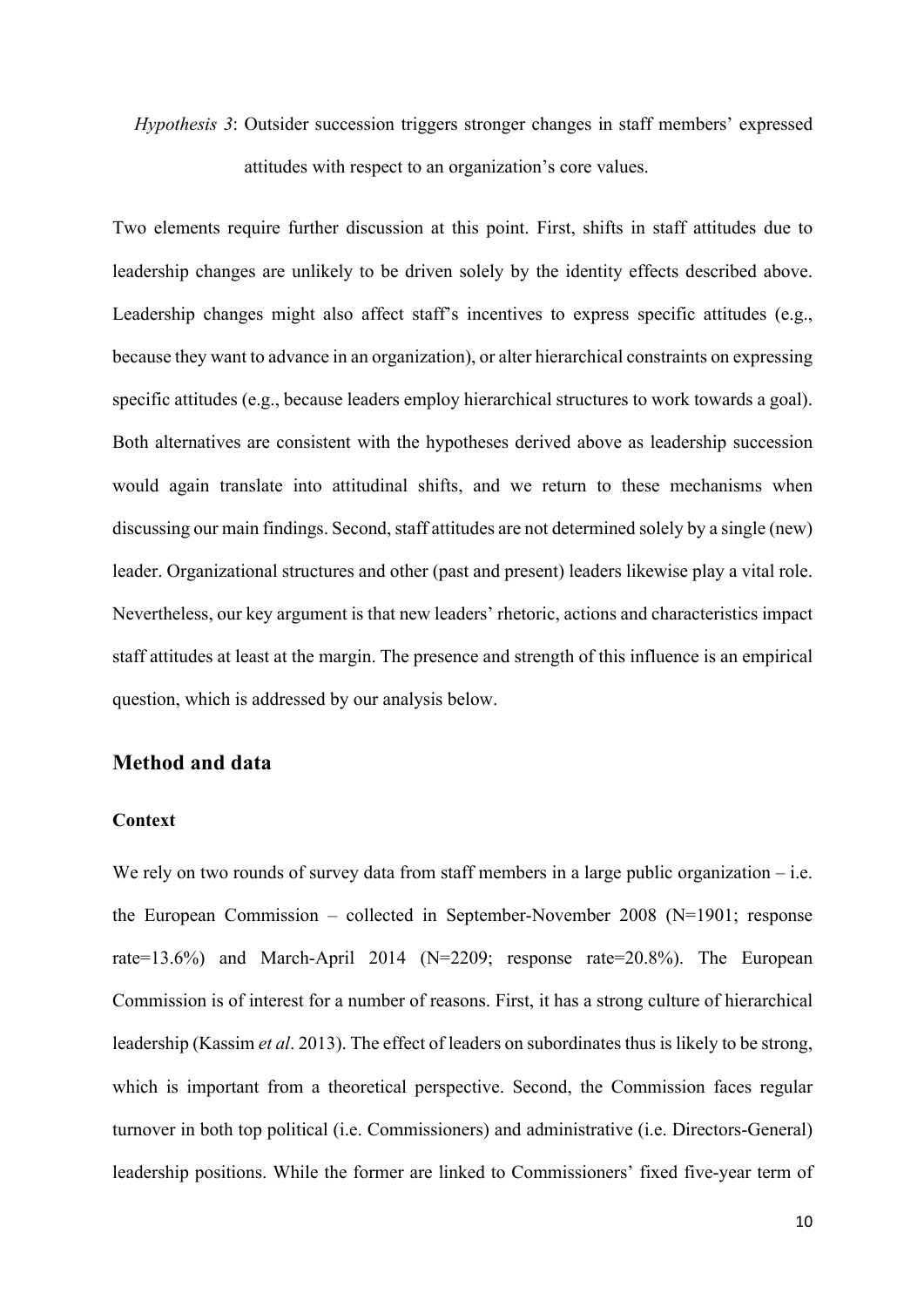office, a principle of rotating senior managerial staff including Directors-General was introduced in March 2000. Within our period of observation, all Commissioners were replaced simultaneously with the change from Barroso I to Barroso II in late 2009 (this generally also induced a change in the chief of staff, or '*chef de cabinet*'; see below). A new Director-General was appointed in 12 out of 28 Directorates-General (henceforth DG). This creates exploitable variation in terms of which subordinates face a leader succession. Importantly, these leadership changes are exogenous to the staff members working in affected directorates because employees generally have no input into who becomes Commissioner or Director General.

Finally, important for Hypothesis 3, the Commission context allows differentiating the effect of insider and outsider succession along two dimensions: i.e. time in organization and contrast with other organization members (Giambatista, Rowe, and Riaz 2005, 983; more details below). On the one hand, approximately 80% of Directors-General have a long working experience within the Commission (Wille 2013), whereas recent Commissioners have seldom made their way through the ranks of the Commission (Ellinas and Suleiman 2012; Kassim *et al*. 2013). On the other hand, the different national backgrounds of both Commissioners and Directors-General imply that some of these originate from countries more (or less) critical towards the Commission's supranationalism.

#### **Sample and procedures**

Both surveys were conducted by the same research team, and contain significant overlap in questions relevant to our analysis. While stringent anonymity requirements prevented inclusion of individual identifiers, we created such identifiers ourselves based on a broad range of sociodemographic characteristics (following the method pioneered in Murdoch et al. 2019). This indicates 162 unique respondents present in both samples with the same year of birth, sex, nationality (in terms of primary nationality and presence of a second nationality) and education (in terms of level, field and international study), year of initial entry in the Commission, pre-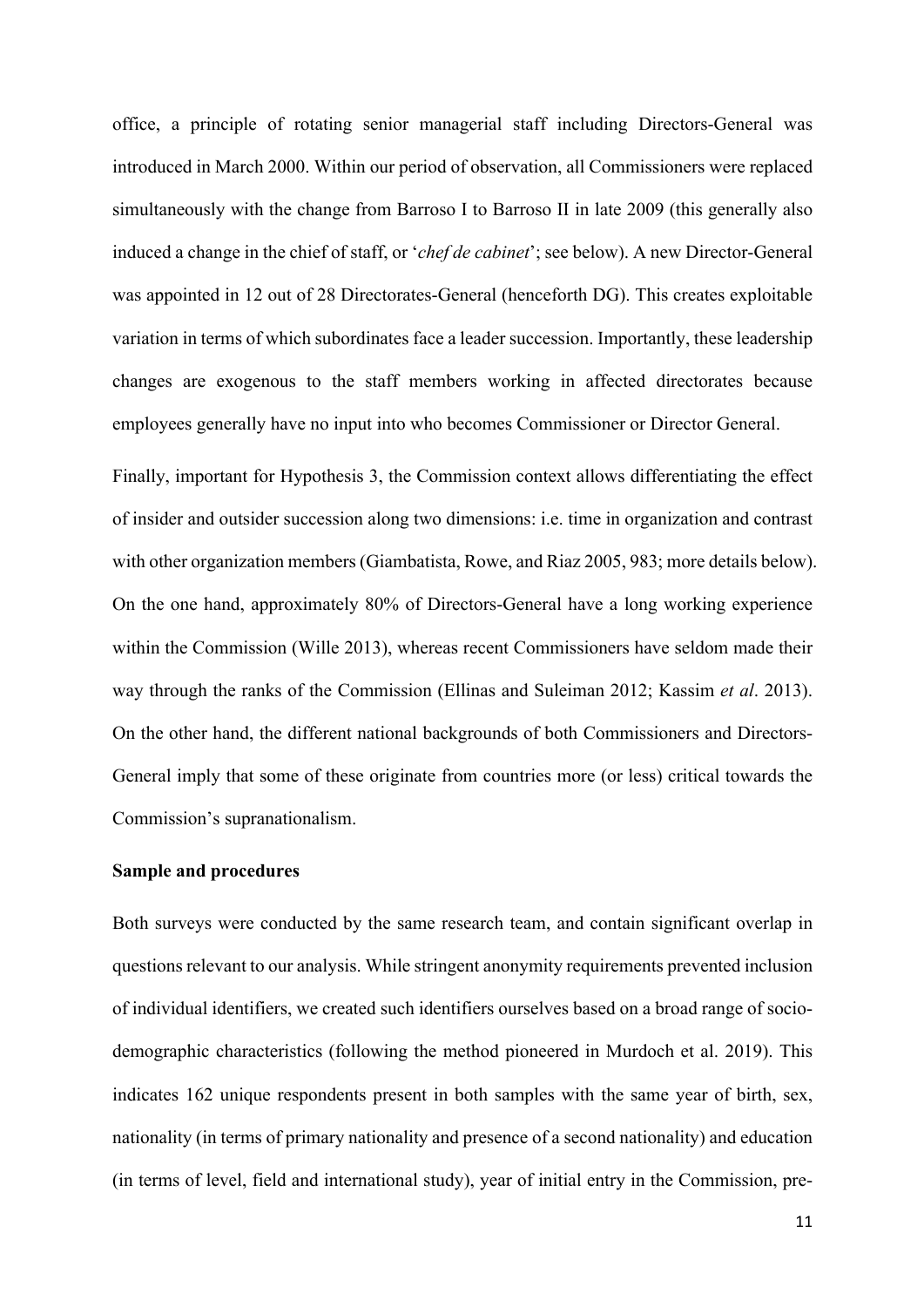Commission career history (career type and length) and working in the same DG. <sup>3</sup> Given the broad range of background characteristics and the precise overlap imposed on this broad set of characteristics, our identifiers effectively link individuals in 2008 to *themselves* in 2014 – thus creating a panel dataset. Using terminology from matching analysis, our approach requires that the 'propensity score' accounting for all background characteristics approaches 1 for all matches. As a result, we have high confidence that it effectively concerns the same respondent at both points in time. This is confirmed by the fact that we never find more than one individual with the same eleven characteristics across both samples (more details on our dataset creation and its validity are provided in the online appendix).

Table A.1 in the online appendix shows descriptive statistics for these 162 respondents, which constitute approximately 9% of the sample from the first survey wave. This table also verifies the representativeness of our sample using t-tests on respondents from the original surveys included or excluded from our analysis.

#### **Measures**

*Dependent variable*. Our dependent variable measures staff members' attitude towards the Commission's supranational identity (Hooghe 2005; Ellinas and Suleiman 2012; Connolly and Kassim 2017). We operationalize this via two statements about where power should reside in the European Union: i) 'The College of Commissioners should become the government of the European Union', and ii) 'The member states – not the Commission or European Parliament – should be the central players in the European Union'. Responses were recorded on a five-point scale from (1) 'strongly agree' to (5) 'strongly disagree'. We reverse the coding for the first proposition to obtain a scale where higher numbers reflect support for a supranational power orientation in the European Union. Respondent's answers on both propositions are averaged throughout the analysis (henceforth referred to as the variable 'Commission role in Europe').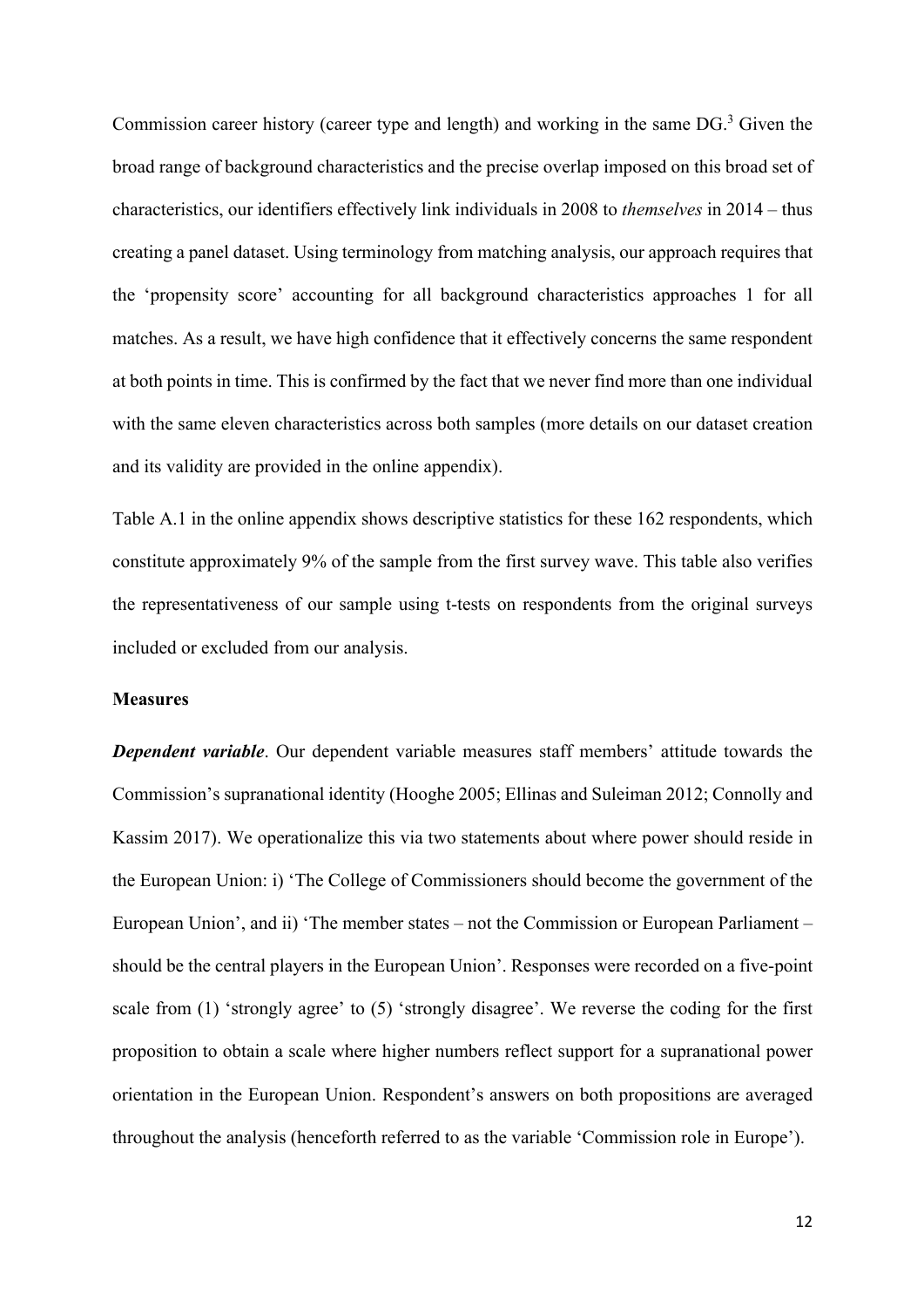*Independent variable*. The Commission is structured along a number of policy domains addressed by DGs with a political leader (i.e. Commissioner) and an administrative manager (i.e. Director-General). Leader succession is operationalized as a change in either the Commissioner or Director-General within a DG in our period of observation. A complete overview of all relevant leadership changes is included in section B of the online appendix.

*Moderator variables*. Our first moderator relates to the social and spatial *distance* between leaders and subordinates. We operationalize the joint effect of both these distance dimensions via respondents' contact frequency with their leader using the question: 'In order to get your job done, how frequently are you in contact with [your Commissioner]?'.4 Answer options were daily, weekly, monthly, several times a year, yearly, and never. The latter two responses are recoded as 'infrequent' contact, while all others are recoded as 'frequent' contact. Still, we show below that our results are robust to alternative operationalizations of contact frequency. It should also be noted that the close cognitive relation between all psychological distance dimensions (Trope and Liberman 2010) validates our use of one proxy for multiple dimensions. Clearly, however, this implies we cannot disentangle the effects of social and spatial distance dimensions in our analysis.

Our second moderator is *outsider* succession, which we operationalize in two ways. The first exploits incoming leaders' perceived value incongruence with outgoing leaders regarding the supranational identity of the Commission (Giambatista, Rowe, and Riaz 2005). To capture this, we define a variable '*Change*' equal to -1 for respondents in DGs where the Commissioner/Director-General in 2014 came from a EU-critical country, while this was not the case in 2008. It is coded 1 if the Commissioner/Director-General in 2008 came from a EUcritical country, while this was not the case in 2014 (and 0 in all other instances). We thereby employ two distinct sources to define a country as critical towards the European Union. The first follows Murdoch, Trondal, and Geys' (2016) use of the Eurobarometer question: "For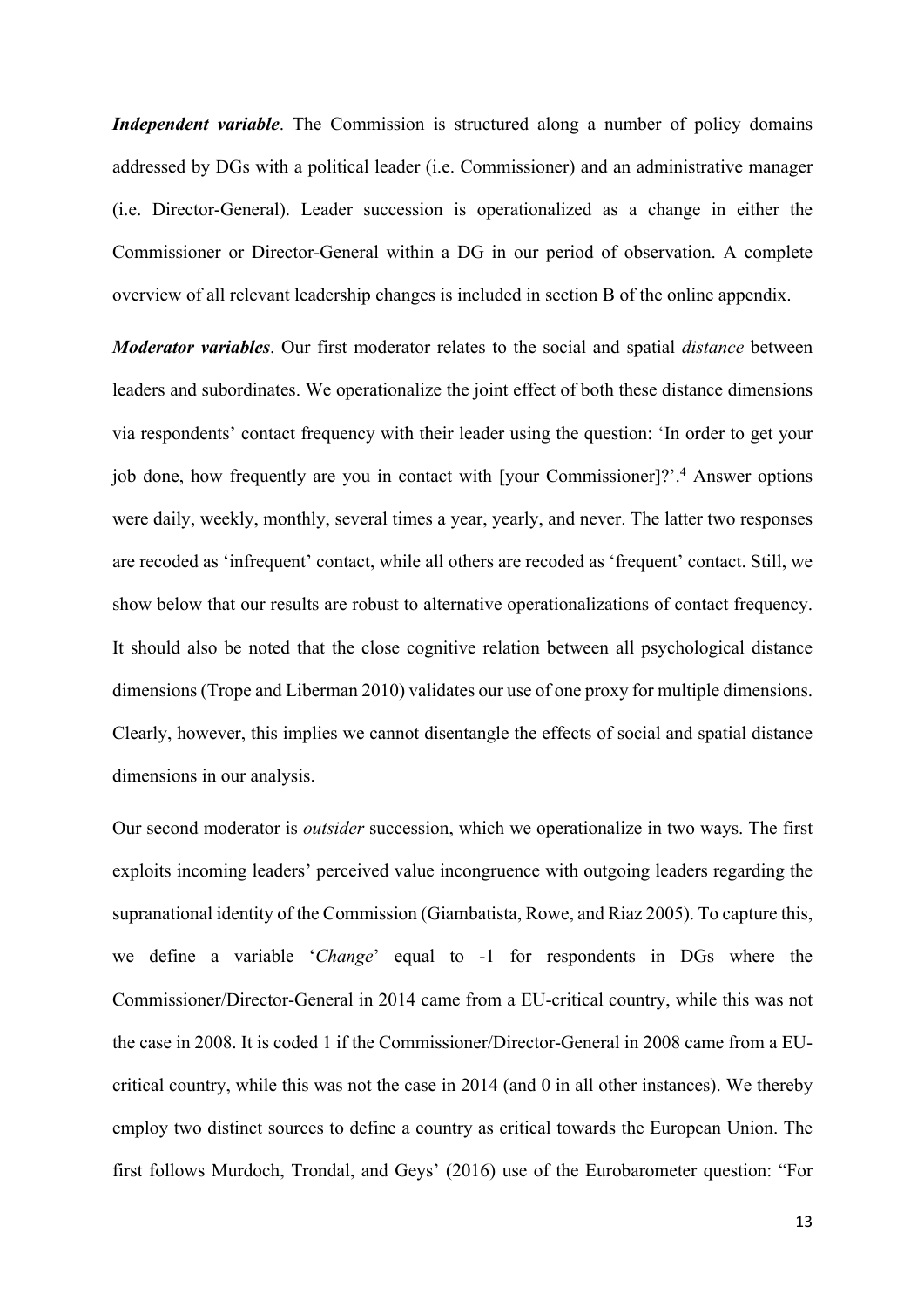each of the following areas, do you think that decisions should be made by the national government [coded 1], or made jointly within the European Union [coded 2]?" (Eurobarometer 67.2 from 2007). The question covers 18 policy areas linked to seven policy clusters (e.g., external relations, social regulation, and economic policy), which allows defining an indicator variable equal to 1 if the share of a country's population opposing EU-level decision-making in at least one policy cluster lies more than one standard deviation above the EU27 average in that cluster. The second source is Gravier and Roth's (2020, 16) study of bureaucratic representation in the European Commission, which interprets persistent under-representation of staff from a member state as reflective of "a rejection either of the EU as a whole or of the Commission in particular". Both sources allow us to develop a list of countries that are EUcritical – *either* linked to their populations' aversion to EU-level decision-making, *or* linked to their lack of desire to fill national staff 'quota' within the Commission. The two resulting country lists show substantial overlap, and lead us to designate Austria, Czech Republic, Denmark, Finland, Sweden, the Netherlands, and the United Kingdom as critical towards the  $EU.5$ 

The second operationalization of insider versus outsider succession differentiates between changes in top political (i.e. Commissioners) and administrative (i.e. Directors-General) successions. Commissioners are nominated by EU member states (one per member state), evaluated by the European Parliament and formally appointed by the Council (which consists of EU member states' leaders). Hence, member states play a very dominant role in this process, and Commissioners mostly are appointed from *outside* the Commission. In sharp contrast, the nomination and appointment process for Directors-General is *internal* to the Commission and strongly characterized by promotion from within the organization. <sup>6</sup> Still, this second operationalization may be confounded by a pure positional effect since leaders' hierarchical position in our setting cannot be isolated from their outsider status (see also below).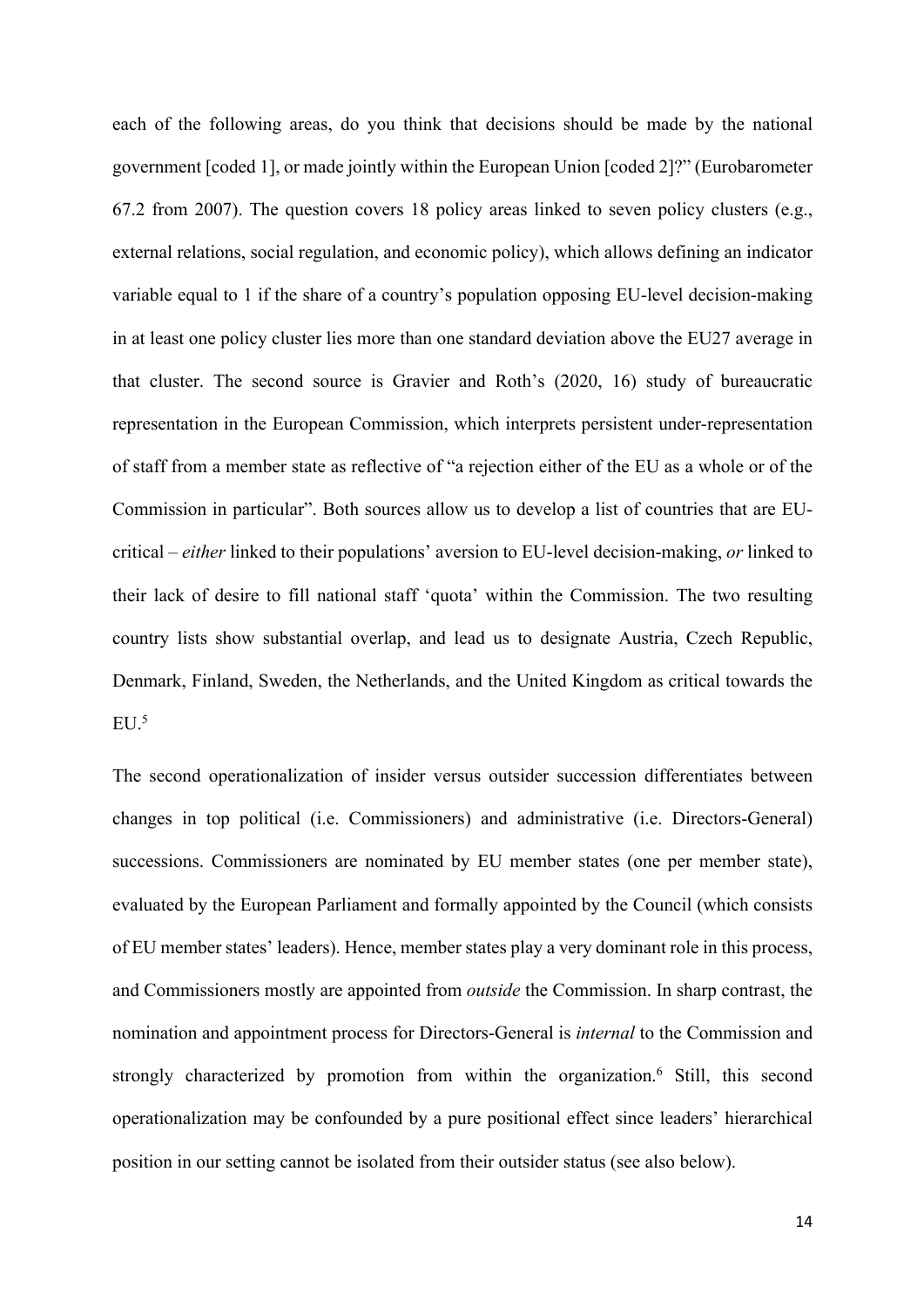### **Empirical strategy**

Our analysis rests on a difference-in-differences identification strategy comparing staff members' attitudes in DGs with particular leadership changes (i.e. the first difference between 'treatment' and 'control' groups) before/after these changes took place (i.e. the second, temporal difference). A graphical representation is provided in figure 1, which clarifies how this research design directly controls for pre-existing level differences across the control and treatment groups (such as respondents' initial attitudes) and general time trends.

# \*\*\* Figure 1 about here \*\*\*

More formally, with subscript *i* representing individual respondents and subscript *t* designating time, the empirical model is:

$$
Y_{it} = \alpha_i + \beta_1 Wave2014_t + \beta_2 Change_i + \beta_3 Wave2014_t * Change_i + \varepsilon_{it}
$$
 (1)

Where  $Wave2014<sub>t</sub>$  is 1 for responses in the 2014 survey (0 for responses in 2008), and *Change<sub>i</sub>* is as defined in the previous section. The interaction between both variables is our variable of interest. Its coefficient  $(\beta_3)$  captures whether individuals experiencing a particular leadership change develop *differently* between the first and second survey compared to individuals experiencing no such leadership change. Equation (1) includes a full set of respondent fixed effects  $(\alpha_i)$ . These capture all time-invariant aspects of respondents and imply that we derive our inferences exclusively from variation over time *within* the same respondent (thereby also controlling for their initial attitudes). <sup>7</sup> Finally, we cluster standard errors at the level of our observations (i.e. individual respondents) to avoid biased inferences. Clustering instead at the level where leadership changes occur (i.e. DGs) strengthens our findings, such that we report on the most conservative approach.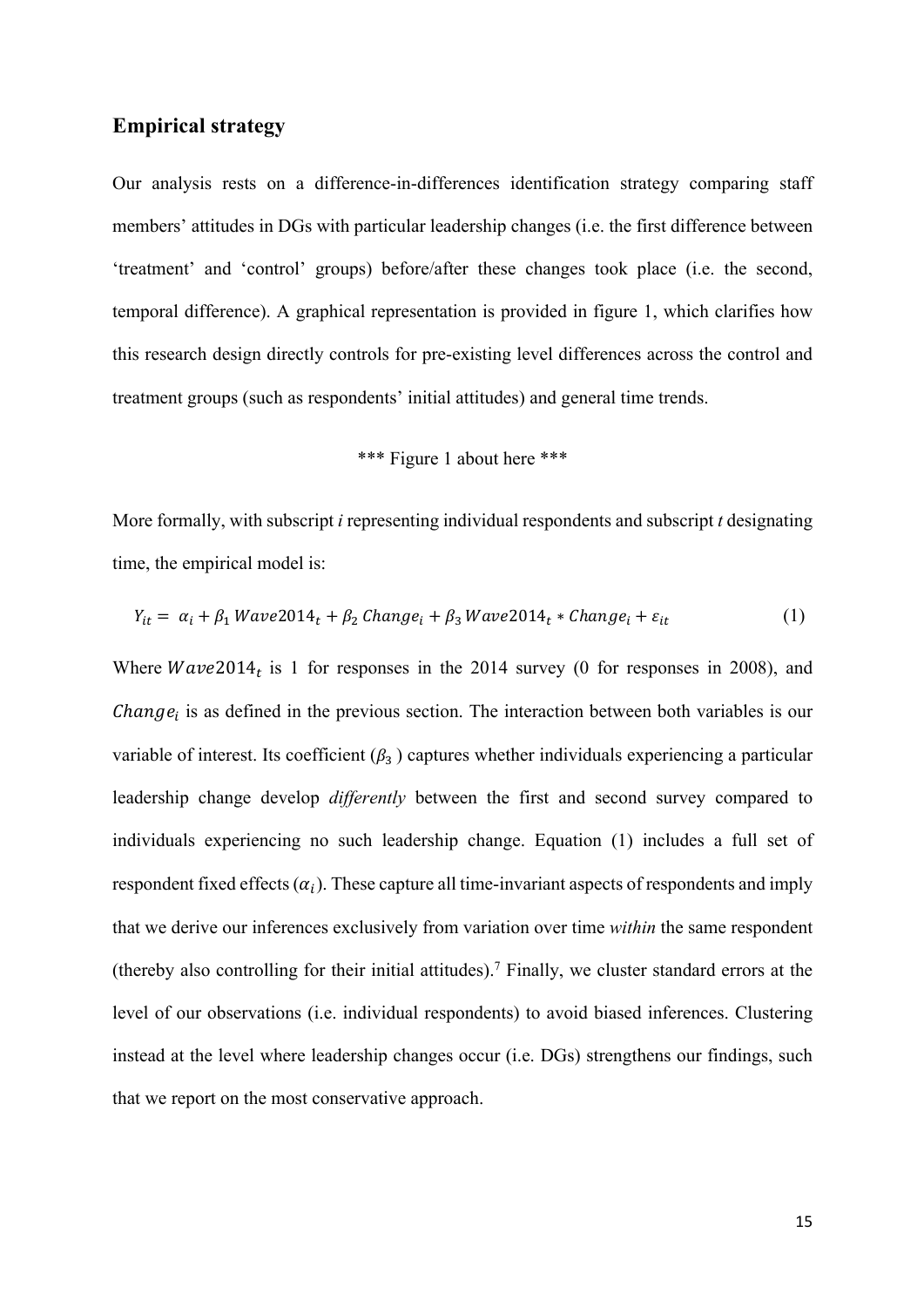For the interpretation of our results, it is important to note that while leader succession is a constant for all respondents witnessing leadership transition, these respondents still differ in the nature of that transition to/from different types of leaders. Our difference-in-differences specification exploits this to identify the 'leader' effect (captured by the interaction term) independent from the 'transition' effect (captured by the respondent fixed effects). Remember also that our analysis is restricted to individuals who work in the same DG during both survey waves (note 3). This induces two potential concerns. On the one hand, civil servants that did not move DG may not be a random sample of Commission staff. While we cannot rule this out, it only affects our ability to generalize beyond this subsample and not the internal validity of the research design. Indeed, equation (1) can still identify the local average treatment effect of leadership succession *conditional on* staff members' employment stability within the same DG. On the other hand, we cannot observe why individuals did not move. One might worry that these motives – such as affect or lack of alternatives – also influence individuals' attitudes over time. Our respondent fixed effects control for this potential confound as long as respondents' motives do not change over time (otherwise we would require that changes in non-mobility motives are uncorrelated with specific types of leadership changes).

## **Results**

Our main findings are summarized in Table 1, which consists of two panels. The top panel looks at the overall effects of leadership succession, whereas the bottom panel differentiates between the succession of leaders with perceived views closer to, or further from, the supranational identity of the Commission.

## \*\*\* Table 1 about here \*\*\*

Column (1) in the top panel of Table 1 shows a positive relation between leadership succession in top political positions of the Commission and the attitudes of staff members working in the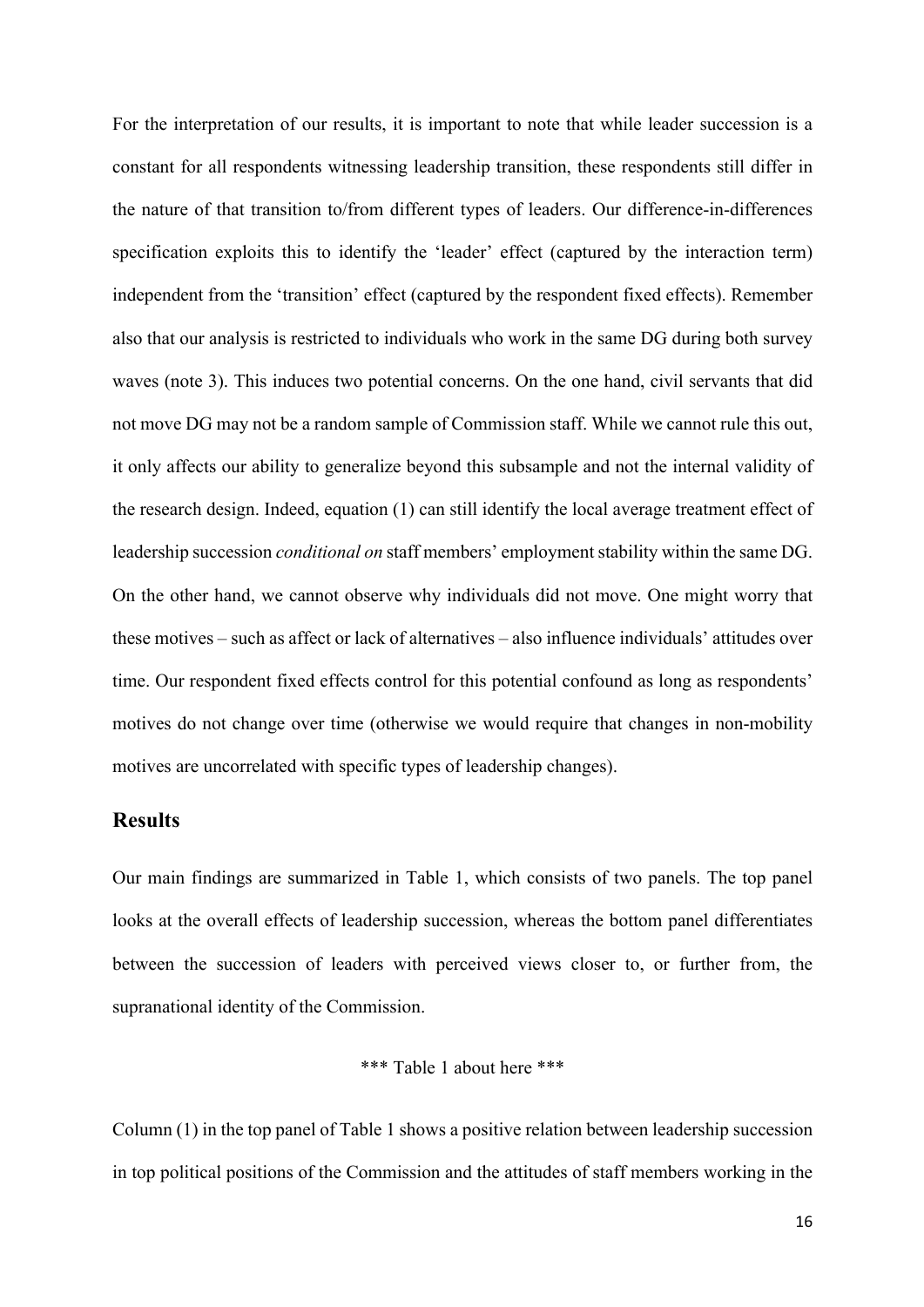affected DGs. This general effect just fails to reach statistical significance at conventional levels,<sup>8</sup> but hides considerable heterogeneity in the observed effect. Indeed, columns (2) and (3) indicate a substantively and statistically stronger impact for respondents in frequent contact with their Commissioner (i.e. at least several times a year). The difference between the interaction term coefficients in both columns is statistically significant at conventional levels  $(p<0.01$  in all cases). This supports hypothesis 2, which states that leader succession has stronger effects when leader-subordinate distance is smaller. Given our coding of  $Change_i$ , the positive point estimate for individuals in frequent contact with their leaders implies that appointing a Commissioner from a more EU-critical country than the previous leader (i.e. outgroup leader succession) causes a decline in staff's stated supranational attitudes – and vice versa for ingroup leader succession. These directional effects support the moderating role of value incongruence between incoming and outgoing Commissioners (hypothesis 3).

Interestingly, column (4) shows a very weakly negative point estimate for leader successions involving the Director-General (remember that we lack contact data for this type of leader). One possible explanation for the difference with column  $(1)$  – consistent with hypothesis 3 – is that most appointed Directors-General already had a long career within the Commission, where staff regulations require that they act in the interests of the EU. As such, they are generally considered *insiders*, and staff members may perceive little difference between incoming and outgoing Directors-General (Kassim *et al*. 2013). Although these results may be confounded by a purely positional effect, they suggest that the combination of both dimensions of 'outsiderness' – i.e. arrival from outside the Commission *and* perceived value incongruence between incoming and outgoing leaders – drives our results.

Finally, the bottom panel of Table 1 suggests that there are no consistent nor statistically significant differences linked to the exit of Commissioners from more EU-critical countries and the appointment of Commissioners from more EU-critical countries. F-tests indicate that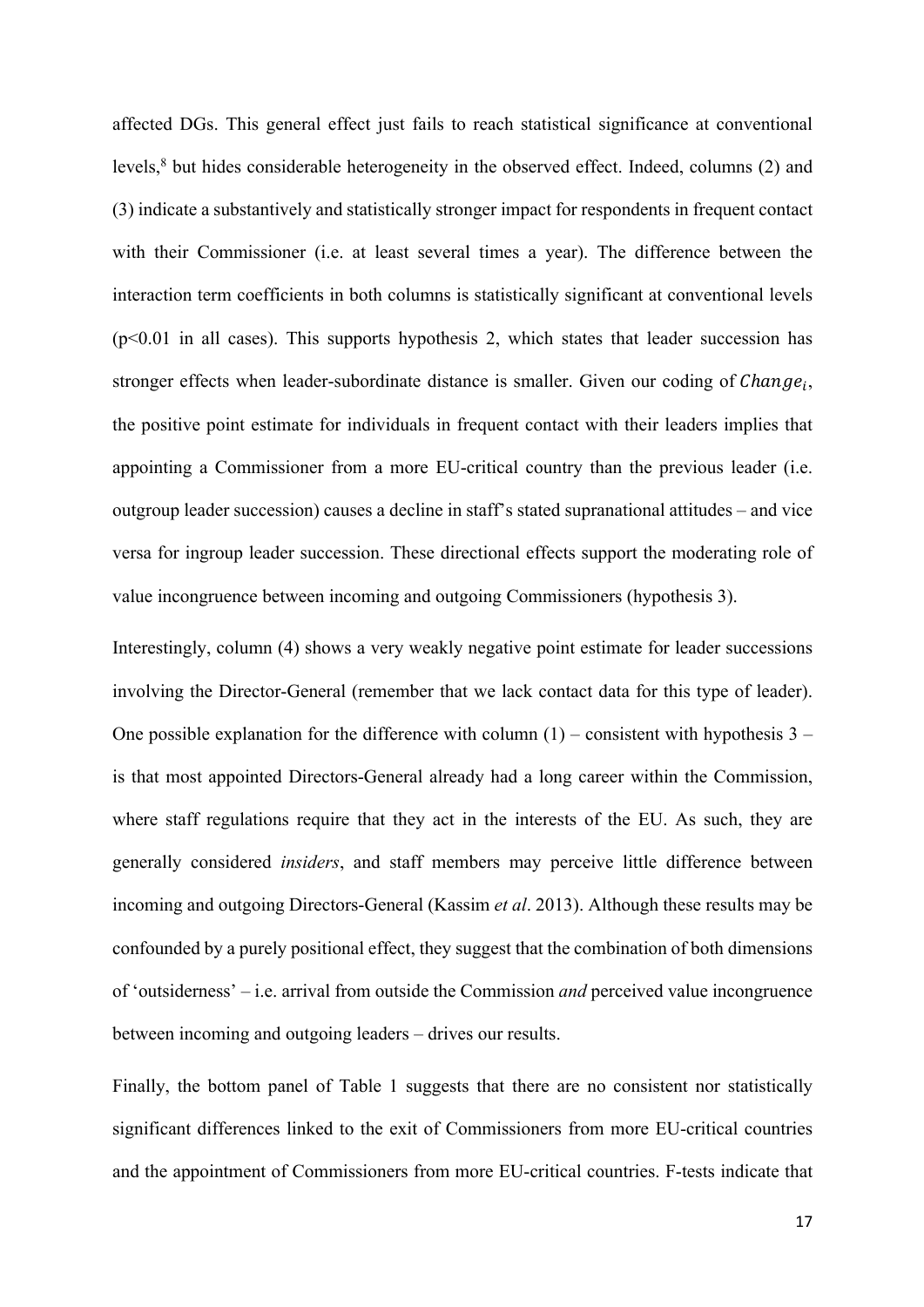both point estimates – in columns  $(1)$ ,  $(2)$  and  $(3)$  – are never significantly different from each other in absolute terms.

Overall, our findings are consistent with a theoretical framework where the succession of close leaders (but not distant) activates different aspects of subordinates' self-concepts, which then triggers changes in staff's stated attitudes about the organization's core values. Clearly, however, our analysis cannot exclude the possibility that rational staff members strategically express specific attitudes to achieve a higher standing and/or influence with the new leader. Although such "impression management" (Goffman 1959, 238) remains consistent with new leaders' impact on subordinates' self-concept (as it requires adaptation of one's 'mental model' of the self), differentiating both mechanisms empirically would entail in-depth research on the same individuals under multiple leader successions.

#### **Robustness checks**

As a first robustness check, we replicate the analysis with an alternative operationalization of staff members' supranational attitudes. We thereby look at respondents' views on whether decision-making authority within a given policy field should be located with the European Commission rather than national governments (Murdoch, Connolly, and Kassim 2018). The question reads: "We are interested in your views on the distribution of authority between member states and the EU on a range of policies. Where should this policy be decided?" This question was asked for 'agriculture', 'competition', 'environment', 'foreign and security', and 'asylum and immigration' policies, and responses were recorded on an 11-point scale from (0) 'exclusively national/subnational' to (10) 'exclusively EU'. Our main findings are confirmed when using this alternative dependent variable (Table A.3 in the Online Appendix).

As a second robustness check, we include information about changes in Commissioners' 'chef de cabinet', who plays a key role in DGs' internal functioning (Kassim *et al*. 2013). The results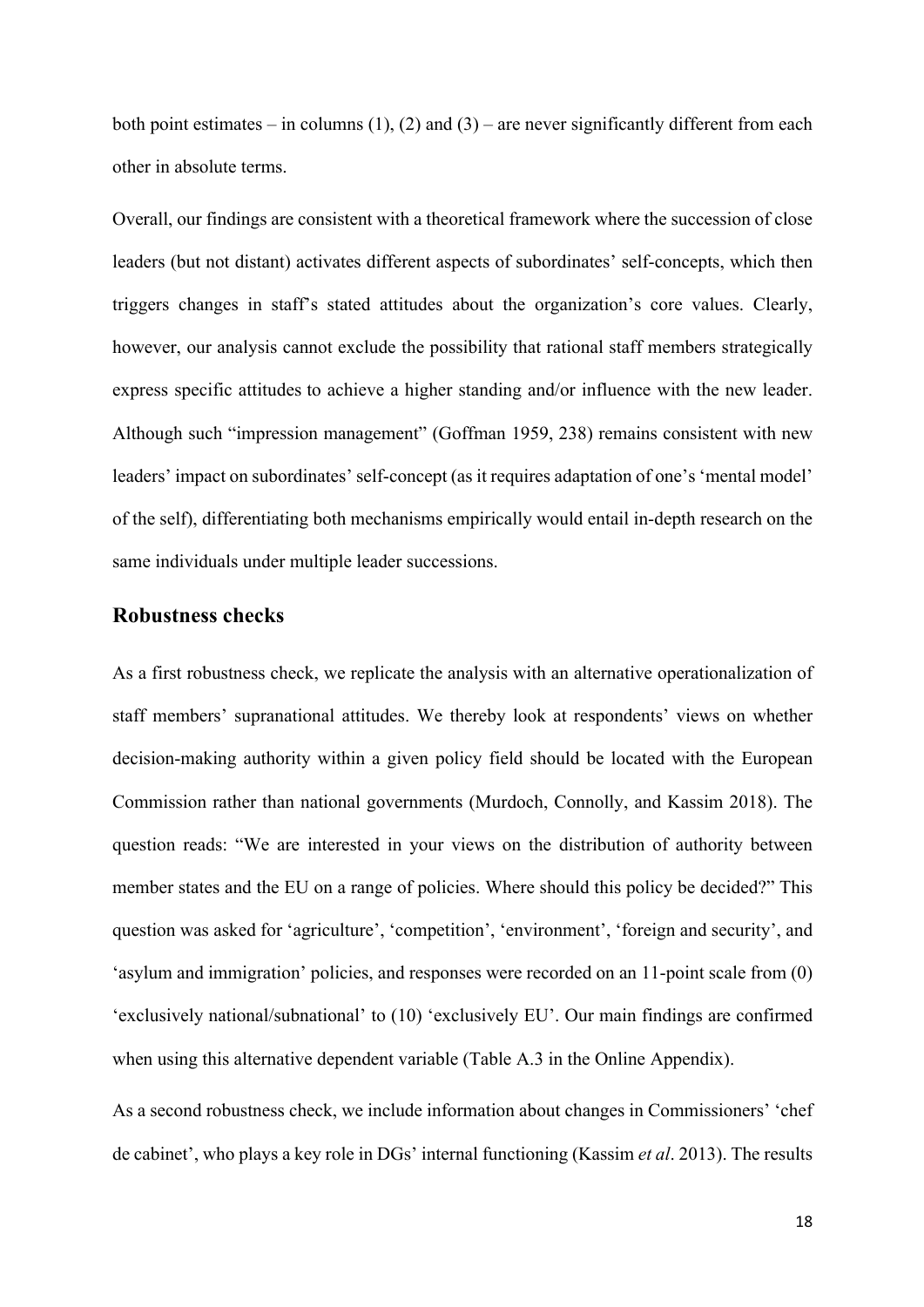are similar to those reported for Commissioners in Table 1. This reflects that Commissioners often select a chef de cabinet from a similar background, and suggest there is no additional effect on staff attitudes from changing both Commissioner *and* chef de cabinet (Table A.4 in the Online Appendix). Unfortunately, there are only very few cases where individuals witness a change in both Commissioner *and* Director-General. As such, we cannot assess any additive effects of such joint leadership changes, which we consider an important avenue for future research.

A third robustness check replicates the analysis using the original answer options for our measure of contact frequency. While this imposes a linear development in the effect of contact frequency, it again leaves our main findings unaffected (Table A.5. in the Online Appendix).

# **Discussion**

Our analysis contributes to arguably the largest question in private and public sector leadership: i.e. do leaders matter? Leadership has been frequently linked to organizational performance (Javidan and Waldman 2003; Jacobsen and Bøgh Andersen 2015), and we argue that such effects arise in part because leaders have substantial implications in terms of staff members' attitudes towards their organization and its core values. This constitutes an important theoretical contribution to the public sector leadership literature, which has thus far largely ignored subordinates' attitudinal responses to leadership changes. Our empirical results confirm this individual-level impact of top leader successions, and show that it occurs particularly for outsider succession and when subordinates frequently interact with leaders.

Our analysis furthermore suggests that new leaders are equally prone to induce shifts *towards* and *at odds* with those of the organization (bottom panel of Table 1). This has considerable implications for organizations intending to shift course as part of organizational change processes. Indeed, our findings imply that replacing top leaders with individuals incorporating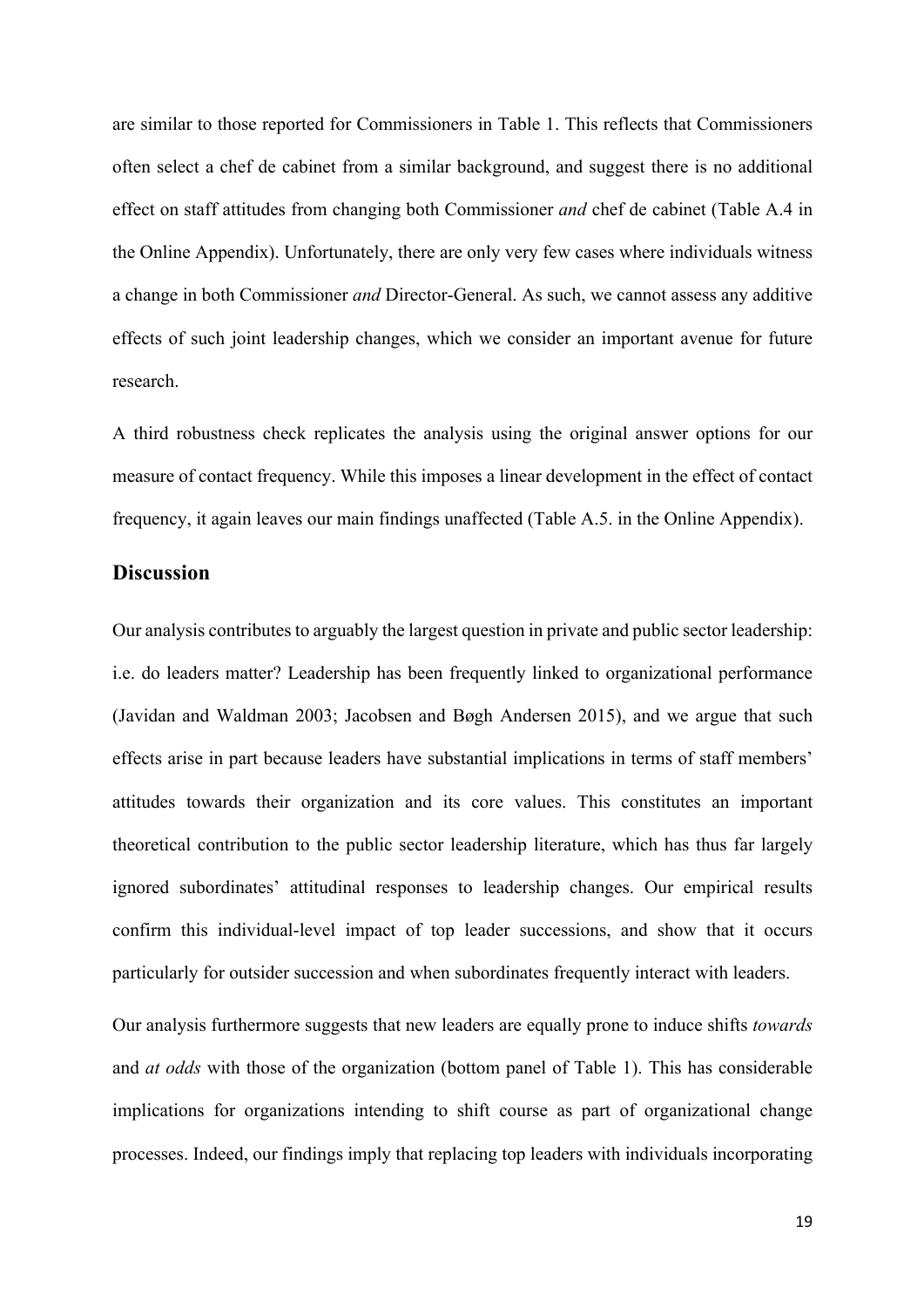desired future values would be equally effective as a change-strategy than appointing leaders embodying current values. This contradicts insights from transference theory (Hinkley and Andersen 1996; Andersen and Chen 2002), which suggest that appointing "new leaders who are similar to prior leaders" undermines intended changes in organizational culture "because they may elicit similar expectations and self-regulatory structures in subordinates" (Ritter and Lord 2007, 1693). We consider the further elucidation of this debate a crucial issue for future work (see also van Knippenberg and Hogg 2003).

Our study also has limitations, which indicate additional avenues for further research. One limitation is that our analysis could only rely on a limited number of individuals observed at two points in time. While our empirical design allowed capturing the causal effect of top leader succession on follower attitudes, the limited time series precludes a more in-depth analysis of *the exact timing* of these effects. Exploring such timing effects would increase our understanding of the role of temporal distance in leadership succession. For instance, how long after a leadership succession do follower attitudes start to shift, what is the rate of change in attitudes, and how can the speed and extent of this change be influenced by leaders? More extensive longitudinal studies on larger samples are required to address these questions.

Second, our results show clear changes in subordinates' expressed attitudes sparked by top leader succession under specific conditions. Yet, such shifts in attitudes provide no guarantee that this subsequently translates into actions and contributions towards implementing leaders' preferences in specific policy dossiers. Policy-related effects are naturally hard to quantify whenever individual staff members' actions and contributions are difficult to observe. Even so, this constitutes an important avenue for further research since leadership changes are generally also about changes in policy priorities, instruments and goals.

Third, while subordinates in our setting on average display more signs of *alignment* than *contrast* effects, our data do not allow us to study their respective roles more explicitly at the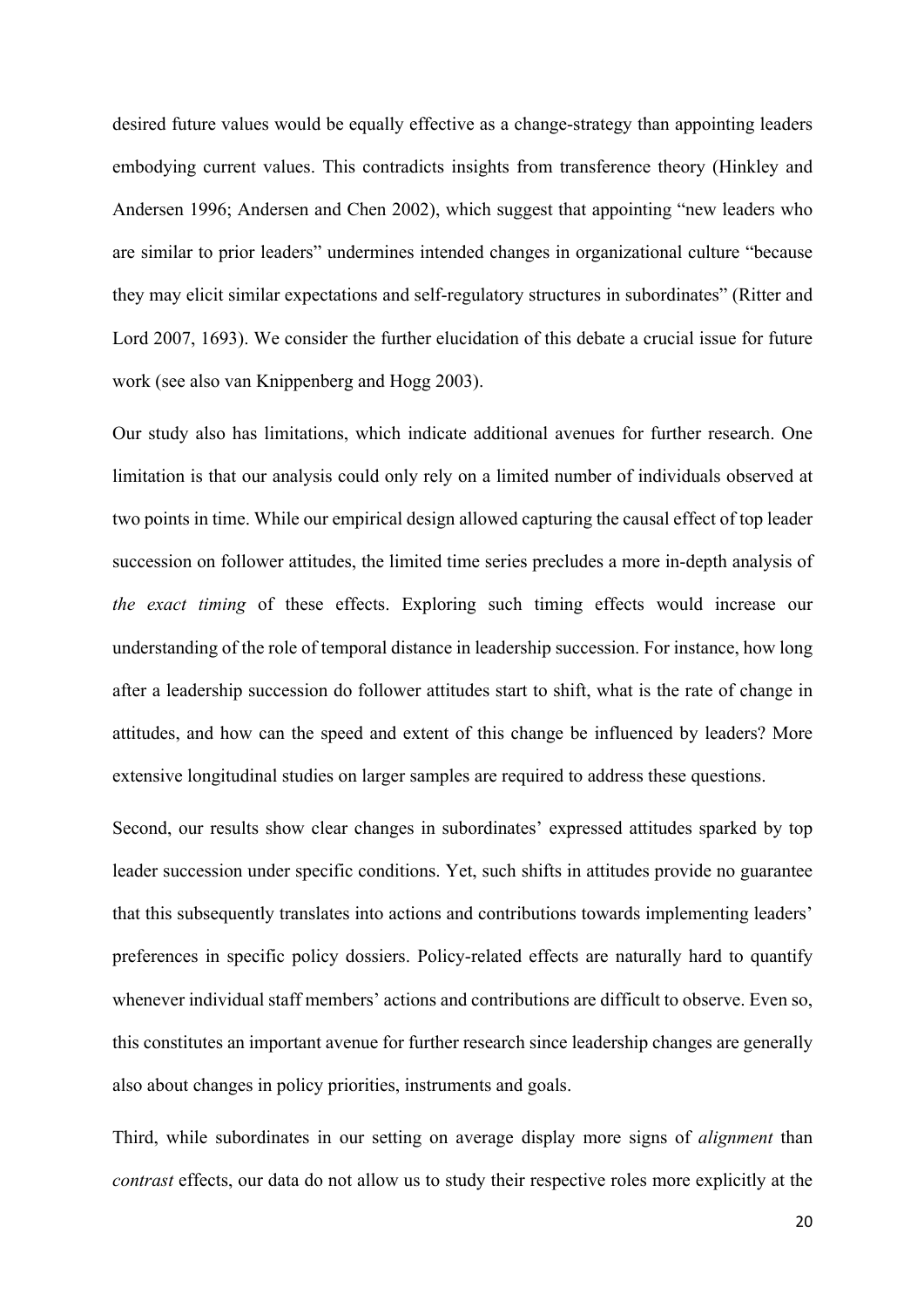individual level. From a theoretical perspective, however, our line of argument entails that individual-level effects of leader succession would differ across staff members with better/worse relationships with the outgoing leader and higher/lower predisposition towards ingratiating behaviors. Empirical validation of these propositions might be feasible in future work using experimental research designs.

Fourth, other moderators than the ones included in our analysis should be analyzed. For instance, top leader successions in our setting are part of a well-known and predictable rotation system. Given the diverging characteristics and implications of different succession processes (e.g., executive relay with preparation of an heir apparent, or horse race with several candidates pitched against each other), one could evaluate whether, and to what extent, the type of leader selection process moderates the influence of top leader succession. Similarly, the Commission's leadership rotation scheme provides no variation in the context for leader succession. In other settings, leader succession often takes place in different circumstances – such as good or poor performance. Again, these circumstances may condition the influence of top leader succession on subordinates' attitudes.

Finally, our analysis concentrates on an international organization with a multi-national leadership. National backgrounds and identities are a very prominent feature of leaders in this setting. Similar effects might, however, also arise in other contexts related to other prominent features of leadership figures. This opens the door towards the analytical generalization of our argument in other contexts. For instance, within a national setting, ministers' party affiliation is an important identifier that is linked to different ideas about specific public policies. Hence, our theoretical framework would predict an observable impact of a leadership change involving a shift in party upon national civil servants' attitudes within that ministry.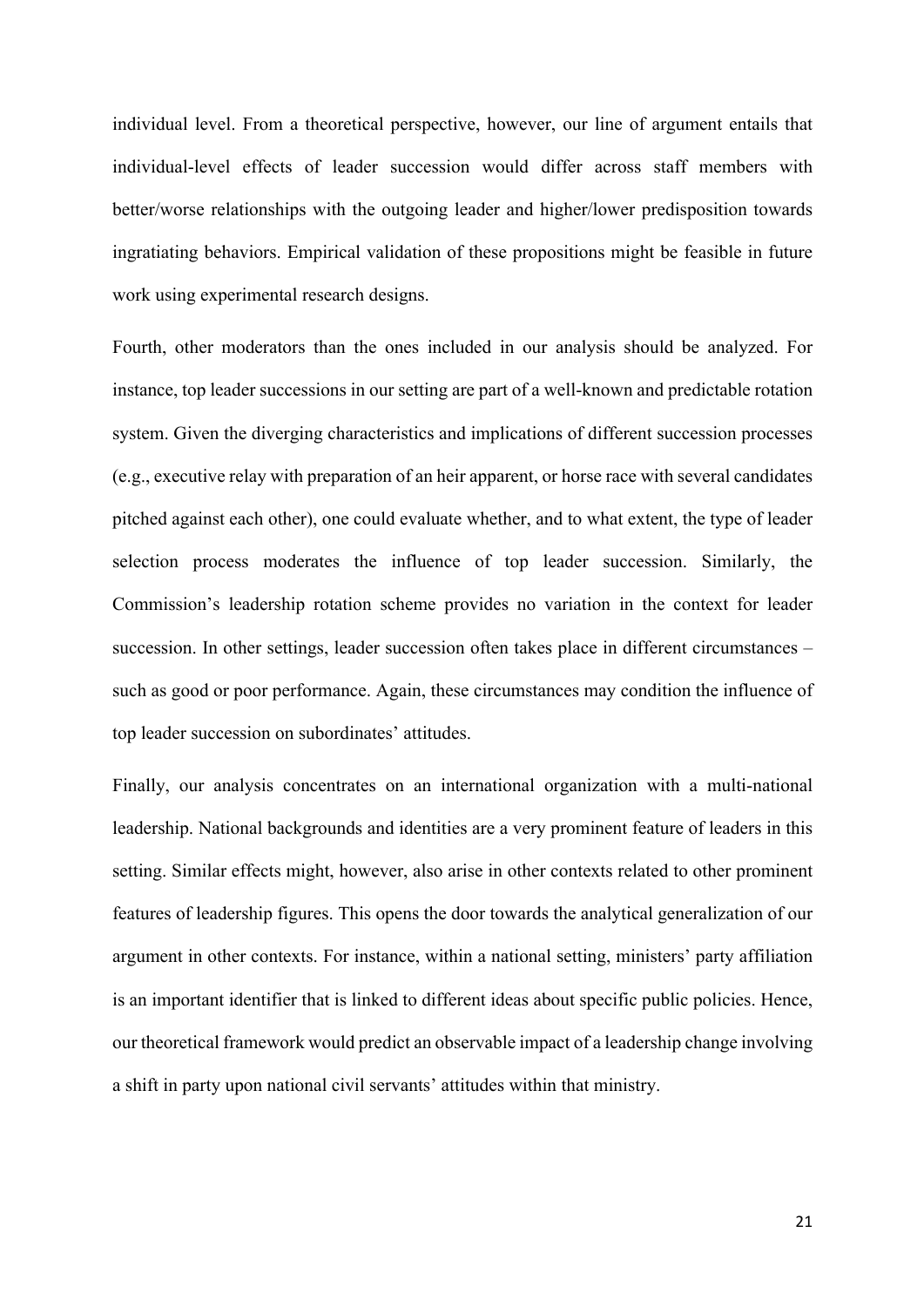# **Conclusion**

This study argued that top leader succession can activate different aspects of subordinates' selfconcept, and thereby change their attitudes towards organizational values. Our empirical findings corroborate that this arises particularly when the new leader is an outsider, and when subordinates have more frequent contact with their leader. These findings not only broaden our understanding of the consequences of top leader succession, but also draw attention to one potential mechanism driving previously studied leadership-effects on organizational performance (Javidan and Waldman 2003; Jacobsen and Bøgh Andersen 2015).

This analysis carries significant practical implications for organizational change processes involving the appointment of new leaders. A first implication relates to the importance of succession planning. Our findings suggest that public sector organizations should pay close attention to the backgrounds of leadership candidates – and how these relate to those of the organization and outgoing leaders (van Knippenberg and Hogg 2003; Ritter and Lord 2007). Factors such as the 'outsiderness' of candidates can have important consequences for the effect of top leader succession on staff members' attitudes. Our findings also reaffirm Zhao *et al*.'s (2016, 1736) argument that organizations can benefit from making salient "the contrast between a team's current leader and its former leader". Zhao *et al*. (2016, 1736) stress the relevance of such strategy "when the new leader is more transformational than the former". Our study indicates it might also be beneficial when the incoming leader is likely to be perceived by staff members as a closer match to the organization's core values than the outgoing leader (i.e. shows a higher level of group prototypicality; van Knippenberg and Hogg 2003). A second practical implication thus is that public organizations should invest in verbal and non-verbal messages towards staff to increase the salience of positive differences – and decrease the salience of negative differences – between incoming and outgoing leaders.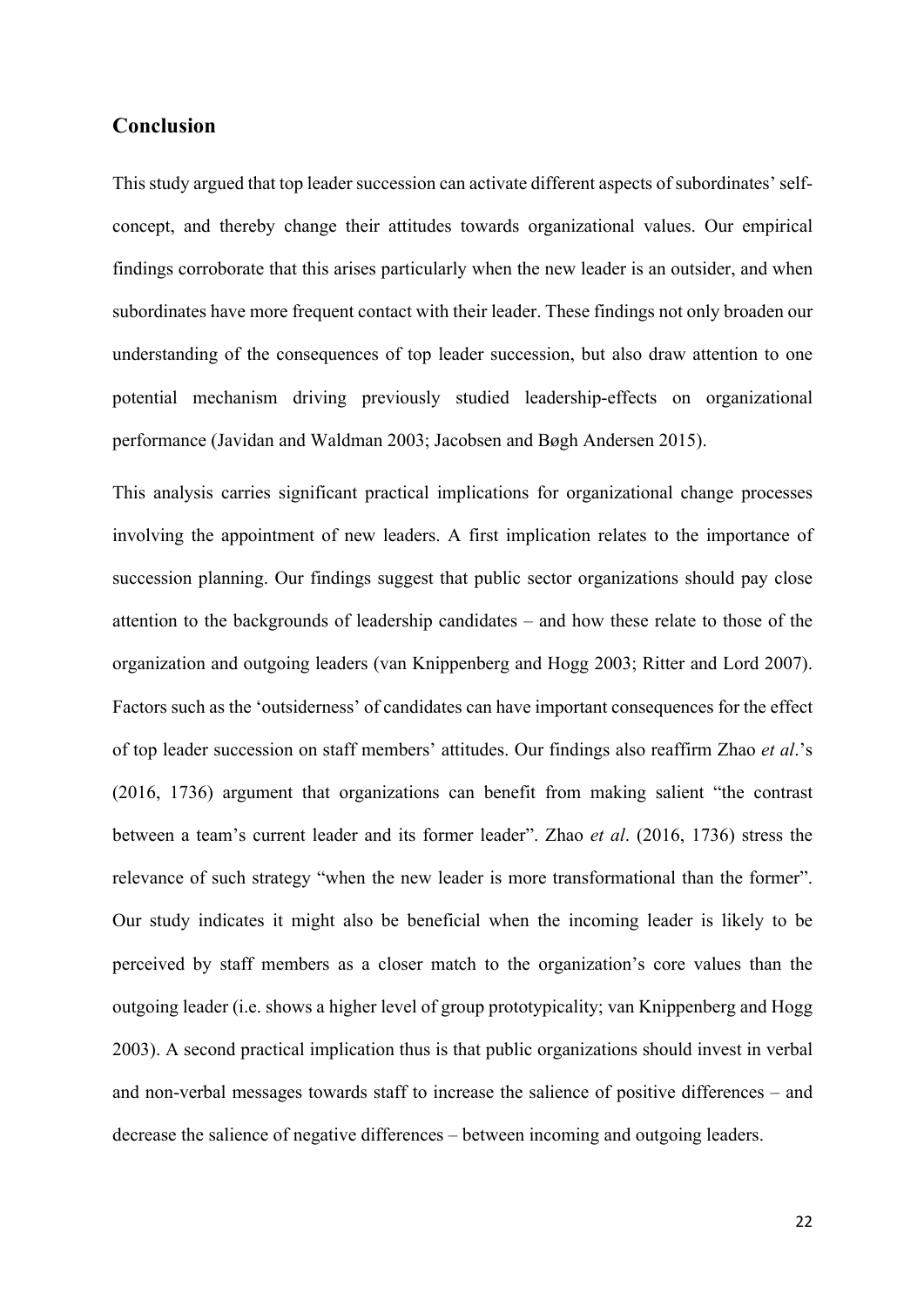#### **Footnotes**

- 1. Other moderators are conceivable, including the leader selection process (e.g. executive relay or horse race), the context for leader succession, or the nature of a subordinate's relationship with the outgoing leader. Our focus was driven by both theoretical relevance and data availability (e.g., there is no variation in leader selection processes in our data, nor information about the nature of a subordinate's relationship with the outgoing leader). We return to alternative moderators in our results discussion.
- 2. Temporal distance may also matter, particularly in terms of the timing of any attitudinal effects. Unfortunately, data limitations do not allow us to explore this proposition, such that we give less attention to it here. We return to this temporal dimension in our results discussion.
- 3. We exclude individuals moving DGs between both survey waves for two reasons. First, such moves may be a choice by the staff member (which introduces self-selection concerns) and might contaminate our results with other workplace-related effects. Second, it is difficult to ascertain whether it really concerns the same individual in both survey rounds. We return to the potential implications of this sample restriction below.
- 4. Unfortunately, we only have this information about Commissioners since the survey did not include an equivalent question about Directors-General.
- 5. This operationalization implicitly assumes that individual leaders are perceived by their staff at least to some extent to share the attitudes towards the European Union that are prevalent within their member state. While such national influences are not undisputed in the academic literature (e.g., Suvarierol 2008; Egeberg 2012), top Commission officials' appointments (Wonka 2007), position-taking (Wonka 2008, 2015; Van Esch and de Jong 2019) and attitudes (Hooghe 1999, 435) have at times been found to remain "greatly influenced by prior state career and previous [home country] political socialization".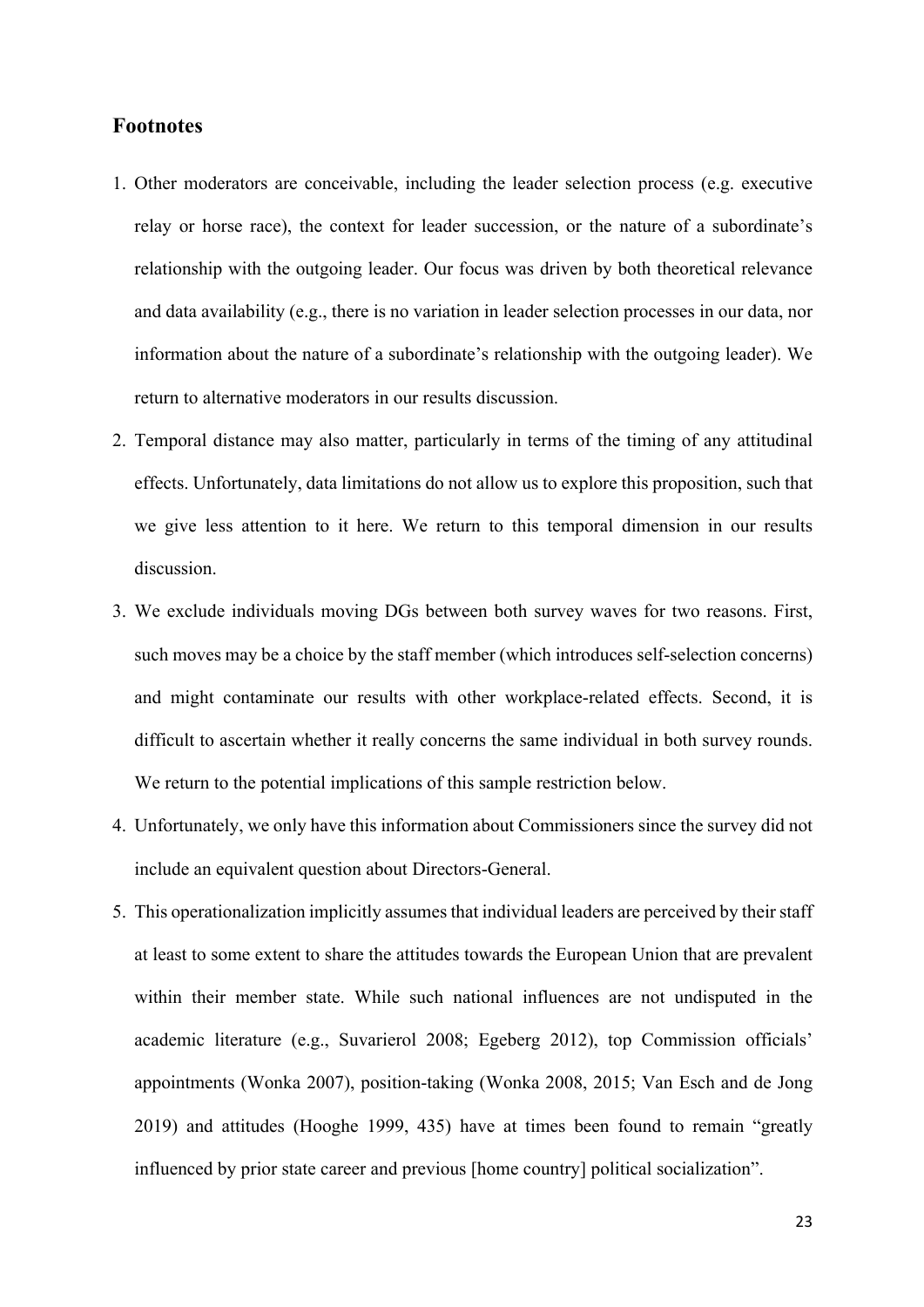- 6. Many Commissioners have experience as minister in their home country prior to their European appointment, and thereby have been part of decision-making processes within the Council of the European Union. While this provides experience with the European institutions, participation in these processes as national minister entails defending national rather than supranational interests (Arregui and Thomson 2014; Mühlböck and Tosun 2018). As such, Commissioners with ministerial experience remain much more 'outsiders' than 'insiders'.
- 7. Note that Change; is a time-invariant variable reflecting whether an individual was 'treated' with a particular type of leadership change. The individual fixed effects therefore are perfectly collinear with  $Change_i$ . Hence, this variable drops out of the final regression equation.
- 8. Although Commissioners are always proposed by the Member States, *re-appointed* Commissioners might constitute a special case due to their Commission experience. Hence, we replicated our analysis excluding the eight (out of 24) Commissioners that were reappointed from Barroso I in Barroso II. This leaves our main findings qualitatively unaffected, but, if anything, marginally strengthens them by making the key interaction term in column (1) statistically significant at the 90% confidence level (see Table A.2 in the Online Appendix).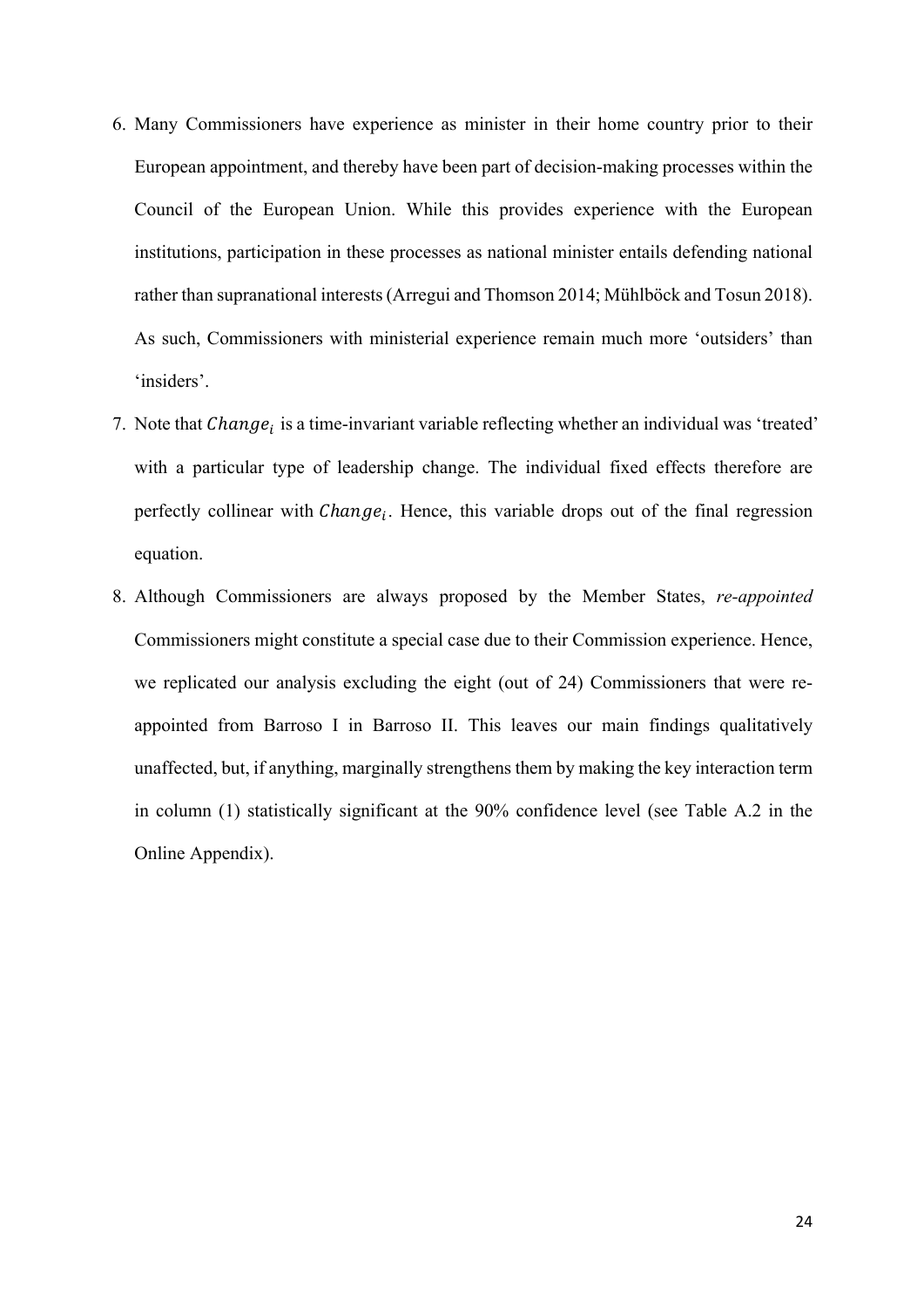# **References**

- Andersen, Susan M., and Serena Chen. 2002. The Relational Self: An Interpersonal Social-Cognitive Theory. *Psychological Bulletin* 109: 619-45.
- Arregui, Javier, and Robert Thomson. 2014. Domestic Adjustment Costs, Interdependence and Dissent in the Council of the European Union. *European Journal of Political Research* 53 (4): 692-708.
- Ashforth, Blake E. 2000. *Role Transitions in Organizational Life: An Identity-based Perspective*. London: Routledge.
- Avolio, Bruce J., Weichun Zhu, William Koh, and Puja Bhatia. 2004. Transformational Leadership and Organizational Commitment: Mediating Role of Psychological Empowerment and Moderating Role of Structural Distance. *Journal of Organizational Behavior* 25 (8): 951-68.
- Bass, Bernard M. 1990. *Bass and Stogdill's Handbook of Leadership: Theory, Research, and Managerial Applications*. New York: Free Press.
- Baumeister, Roy F., and Mark R. Leary. 1995. The Need to Belong: Desire for Interpersonal Attachment as a Fundamental Human Motivation. *Psychological Bulletin* 117: 497-529.
- Cast, Alicia D., and Peter J. Burke. 2002. A Theory of Self-esteem. *Social Forces* 80 (3): 1041- 68.
- Cicero, Lavinia, Antonio Pierro, and Daan van Knippenberg. 2007. Leader Group prototypicality and Job Satisfaction: The Moderating Role of Job Stress and Team Identification. *Group Dynamics: Theory, Research, and Practice* 11 (3): 165-75.
- Connolly, Sara J., and Hussein Kassim. 2017. Supranationalism in Question: Beliefs, Values, and the Socializing Power of the European Commission Revisited. *Public Administration* 94 (3): 717-37.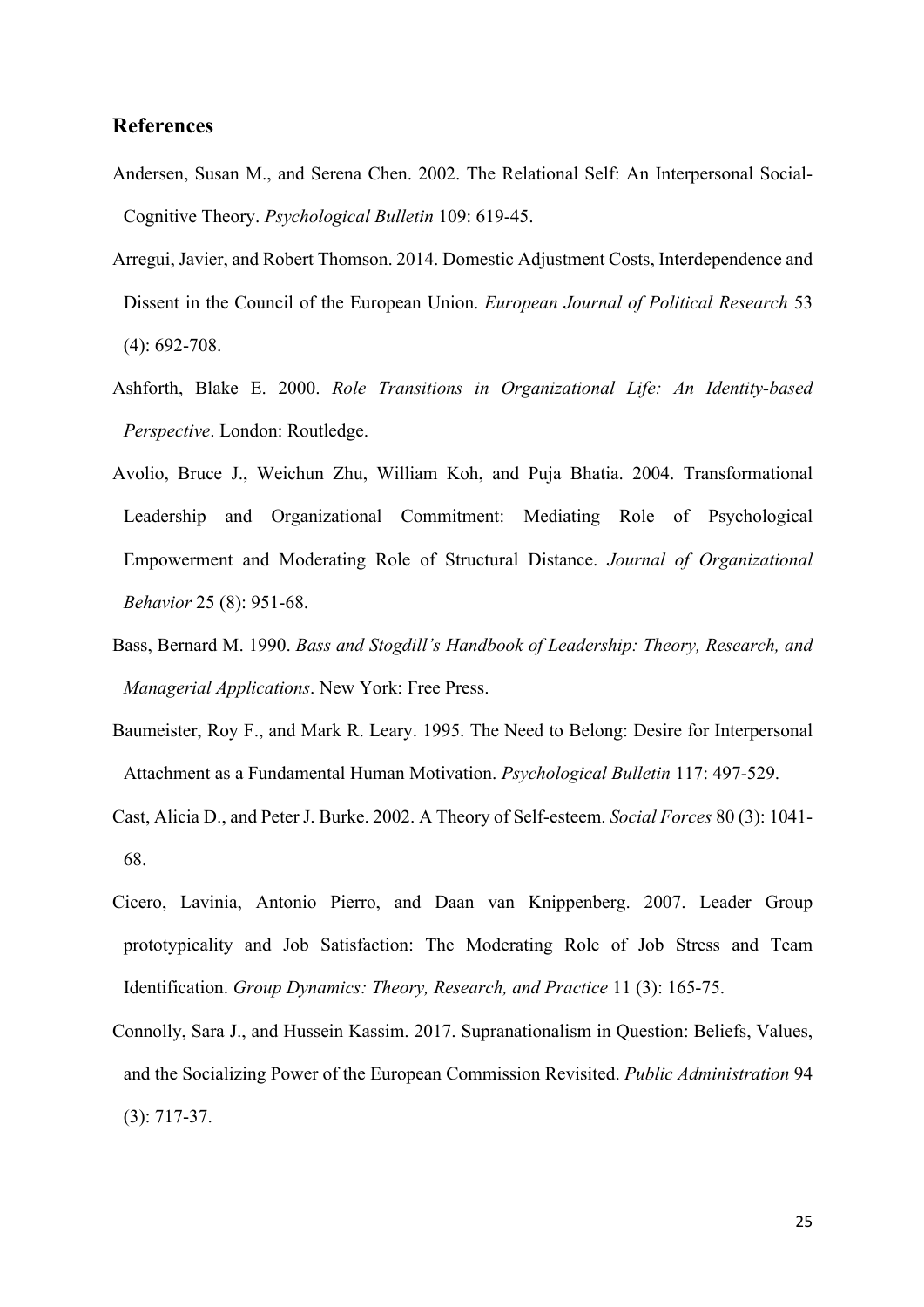- Egeberg, Morten. 2012. Experiments in Supranational Institution-building: The European Commission as a Laboratory. *Journal of European Public Policy* 19 (6): 939-50.
- Ellinas, Antonis A., and Ezra Suleiman. 2012. *The European Commission and Bureaucratic Autonomy: Europe's Custodians.* Cambridge: Cambridge University Press.
- Epitropaki, Olga, Ronit Kark, Charalampos Mainemelis, and Robert G. Lord. 2017. Leadership and Followership Identity Processes: A Multilevel Review. *The Leadership Quarterly* 28: 104-29.
- Giambatista, Robert C., W. Glenn Rowe, and Suhaib Riaz. 2005. Nothing Succeeds Like Succession: A Critical Review of Leader Succession Literature Since 1994. *The Leadership Quarterly* 16: 963-91.
- Gittell, Jody Hoffer. 2001. Supervisory Span, Relational Coordination and Flight Departure Performance: A Reassessment of Post-bureaucracy Theory. *Organization Science* 12 (4): 468-83.
- Goffman, Erving. 1959. *The Presentation of Self in Everyday Life*. Garden City: Doubleday Anchor Books.
- Gravier, Magali, and Camille Roth. 2020. Implementing Representative Bureaucracy in the European Commission: A Longitudinal Study of the Commission's Staff Composition (1980- 2013). *Journal of Public Administration Research and Theory* 30 (1): 4-21.
- Gumusluoglu, Lale, Zahide Karakitapoğlu-Aygün, and Giles Hirst. 2013. Transformational Leadership and R&D Workers' Multiple Commitments: Do Justice and Span of Control Matter? *Journal of Business Research* 66 (11): 2269-78.
- Hinkley, Katrina, and Susan M. Andersen. 1996. The Working Self-concept in Transference: Significant-other Activation and Self-change. *Journal of Personality and Social Psychology* 71: 1279-95.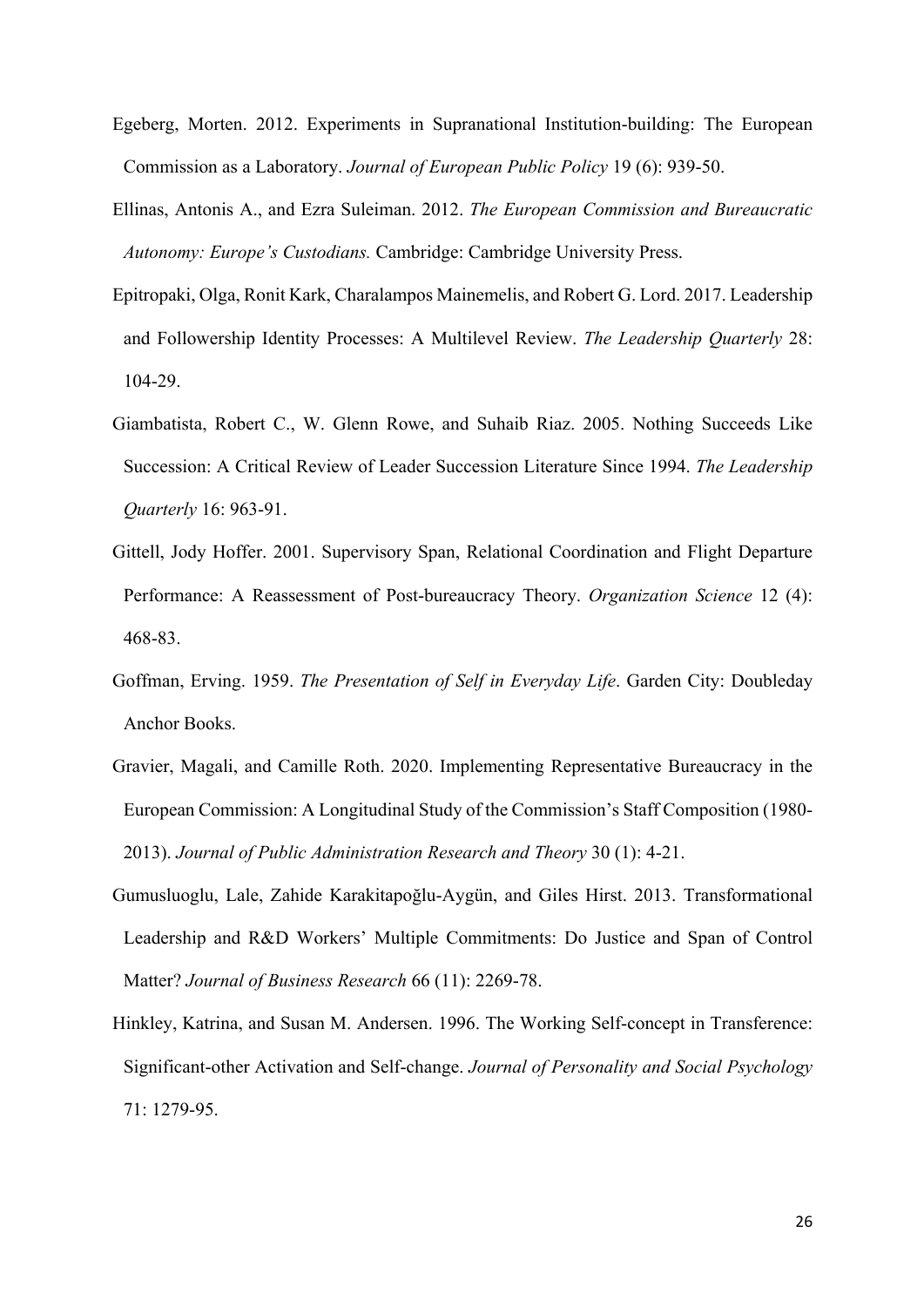- Hogg, Michael A. 2015. Social Instability and Self-uncertainty: Fertile Ground for Political Extremism. In *Social Psychology and Politics*, edited by Joseph Forgas, Klaus Fielder, and William D. Crano, 307-20. New York: Psychology Press.
- Hooghe, Liesbet. 1999. Supranational Activists or Intergovernmental Agents? Explaining the Orientations of Senior Commission Officials toward European Integration. *Comparative Political Studies* 32 (4): 435-63.
- Hooghe, Liesbet. 2005. Several Roads Lead to International Norms, but Few via International Socialization. A Case Study of the European Commission. *International Organization* 59: 861-98.
- Howell, Jane M., Derrick J. Neufeld, and Bruce J. Avolio. 2005. Examining the Relationship of Leadership and Physical Distance with Business Unit Performance, *The Leadership Quarterly* 16 (2): 273-85.
- Ibarra, Herminia, and Roxana Barbulescu. 2010. Identity as Narrative: Prevalence, Effectiveness, and Consequences of Narrative Identity Work in Macro Work Role Transitions. *Academy of Management Review* 35 (1): 135-54.
- Jacobsen, Christian Bøtcher, and Lotte Bøgh Andersen. 2015. Is Leadership in the Eye of the Beholder? A Study of Intended and Perceived Leadership Practices and Organizational Performance. *Public Administration Review* 75 (6): 829-41.
- Javidan, Mansour, and David A. Waldman. 2003. Exploring Charismatic Leadership in the Public Sector: Measurement and Consequences. *Public Administration Review* 63 (2): 229- 42.
- Kassim, Hussein, John Peterson, Michael W. Bauer, Sara J. Connolly, Renaud Dehousse, Liesbet Hooghe, and Andrew Thompson. 2013. *The European Commission of the Twenty-First Century*. Oxford: Oxford University Press.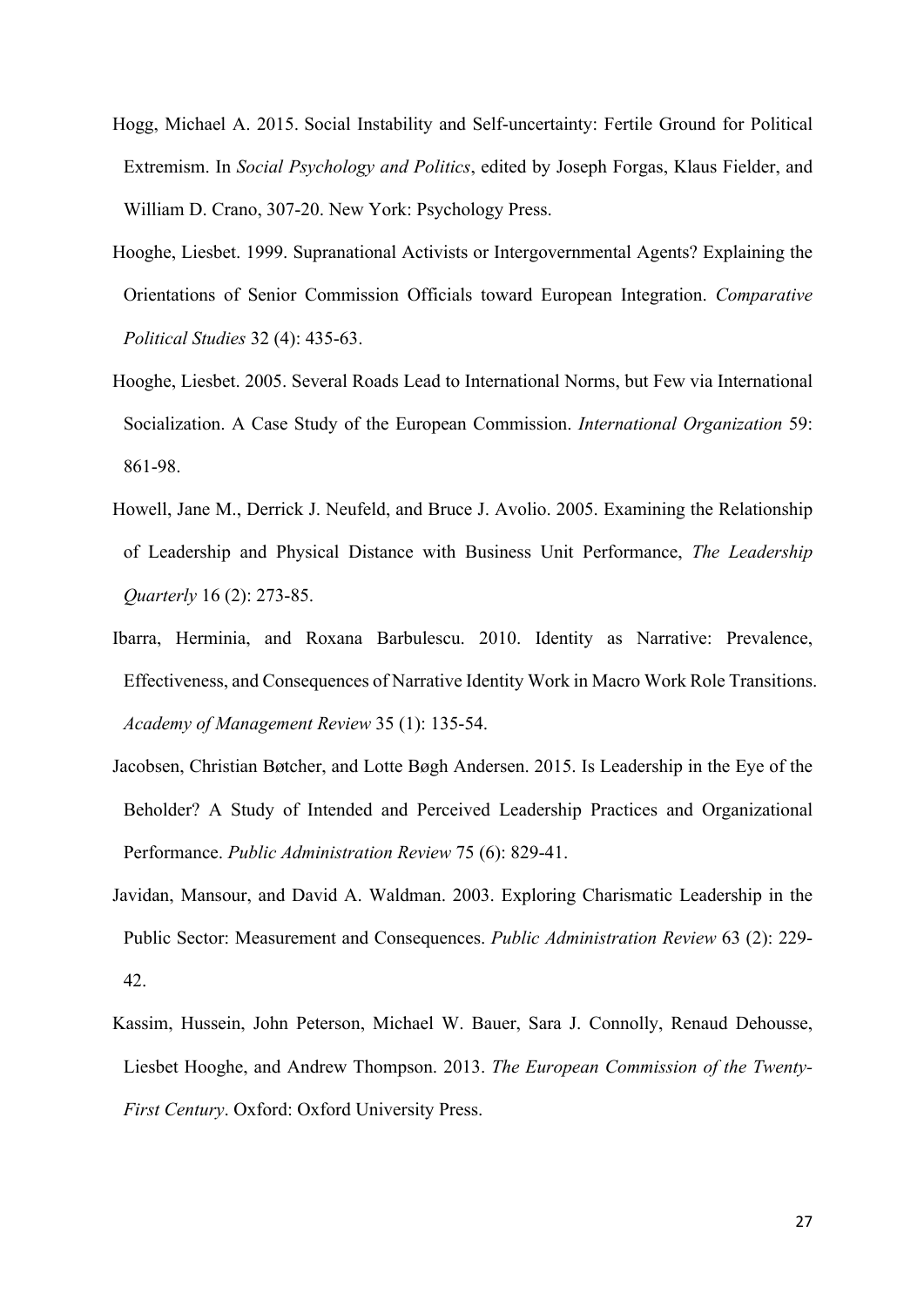- Kelloway, E. Kevin, Julian Barling, Elizabeth Kelley, Julie Comtois, and Bernadette Gatien. 2003. Remote Transformational Leadership. *Leadership and Organization Development Journal* 24 (3): 163-71.
- Kim, Soonhee. 2002. Participative Management and Job Satisfaction: Lessons for Management Leadership. *Public Administration Review* 62 (2): 231-41.
- Kuehnhanss, Colin R., Zuzana Murdoch, Benny Geys, and Bruno Heyndels. 2017. Identity, Threat Aversion, and Civil Servants' Policy Preferences: Evidence from the European Parliament. *Public Administration* 95 (4): 1009-25.
- Kunisch, Sven, Jean M. Bartunek, Johanna Mueller, and Quy N. Huy. 2017. Time in Strategic Change Research. *Academy of Management Annals* 11 (2): 1005-64.
- Liden, Robert C., and Terence R. Mitchell. 1988. Ingratiatory Behaviors in Organizational Settings. *Academy of Management Review* 13 (4): 572-87.
- Lord, Robert G., and Douglas J. Brown. 2001. Leadership, Values, and Subordinate Selfconcepts. *The Leadership Quarterly* 12: 133-52.
- Lord, Robert G., and Douglas J. Brown. 2004. *Leadership Processes and Follower Selfidentity*. Mahwah: Lawrence Erlbaum.
- Lord, Robert G., Paola Gatti, and Susanna L.M. Chui. 2016. Social-cognitive, Relational, and Identity-based Approaches to Leadership. *Organizational Behavior and Human Decision Processes* 136: 119-34.
- Lord, Robert G., David V. Day, Stephen J. Zaccaro, Bruce J. Avolio, and Alice H. Eagly. 2017. Leadership in Applied Psychology: Three Waves of Theory and Research. *Journal of Applied Psychology* 102 (3): 434-51.
- Mainemelis, Charalampos, Ronit Kark, and Olga Epitropaki. 2015. Creative Leadership: A Multi-context Conceptualization. *Academy of Management Annals* 9: 393-482.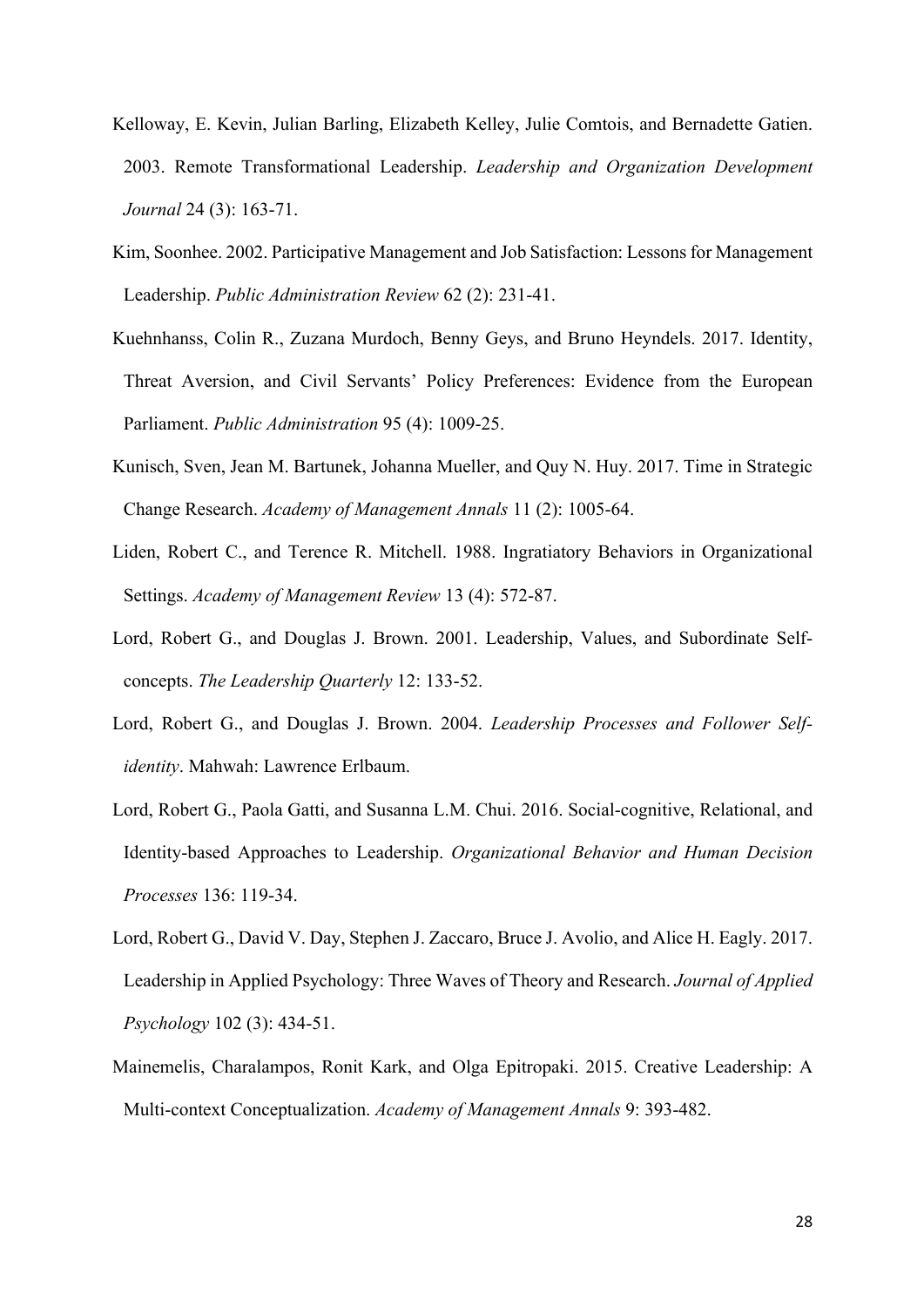- Miao, Qing, Alexander Newman, Gary Schwarz, and Brian Cooper. 2018. How Leadership and Public Service Motivation Enhance Innovative Behavior. *Public Administration Review* 78 (1): 71-81.
- Moon, Kuk-Kyoung, and Jungho Park. 2019. Leadership Styles and Turnover Behavior in the US Federal Government: Does Span of Control Matter? *International Public Management Journal* 22 (3): 417-43.
- Moynihan, Donald P., Sanjay K. Pandey, and Bradley E. Wright. 2012. Setting the Table: How Transformational Leadership Fosters Performance Information Use. *Journal of Public Administration Research and Theory* 22 (1): 143-64.
- Mühlböck, Monika, and Jale Tosun. 2018. Responsiveness to Different National Interests: Voting Behaviour on Genetically Modified Organisms in the Council of the European Union. *Journal of Common Market Studies* 56: 385-402.
- Murdoch, Zuzana, and Jarle Trondal. 2013. Contracted Government: Unveiling the European Commission's Contracted Staff. *West European Politics* 36 (1): 1-21.
- Murdoch, Zuzana, Jarle Trondal, and Benny Geys. 2016. Representative Bureaucracy and Seconded National Government Officials in the European Commission. *Regulation and Governance* 10 (4): 335-49.
- Murdoch, Zuzana, Sara J. Connolly, and Hussein Kassim. 2018. Administrative Legitimacy and the Democratic Deficit of the European Union. *Journal of European Public Policy* 25 (3): 389-408.
- Murdoch, Zuzana, Sara J. Connolly, Benny Geys, and Hussein Kassim. 2019. Do International Institutions Matter? Socialization and International Bureaucrats. *European Journal of International Relations* 25 (3): 852-77.
- Napier, Barbara J., and Gerald R. Ferris. 1993. Distance in Organizations. *Human Resource Management Review* 3 (4): 321-57.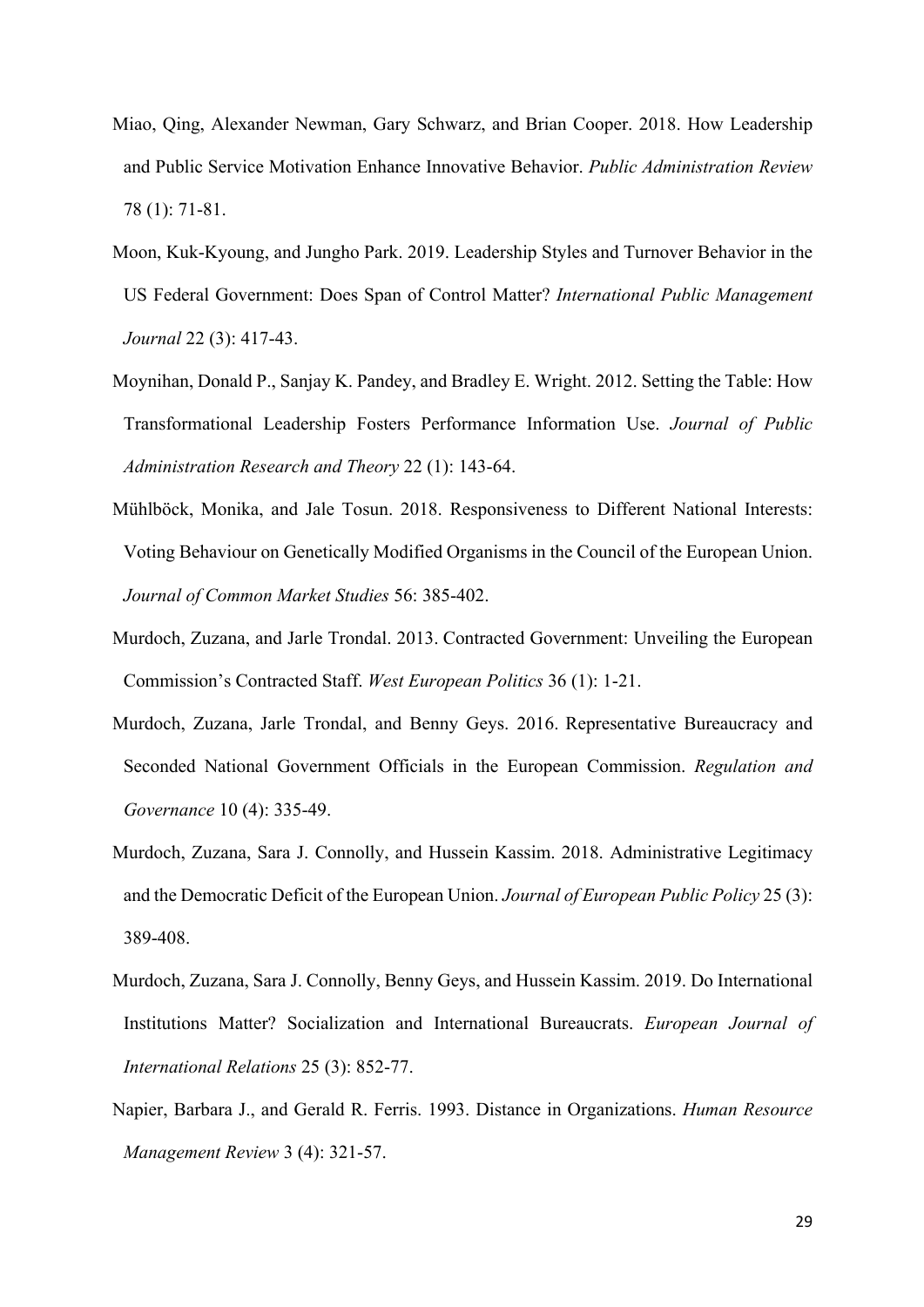- Neufeld, Derrick J., Zeying Wan, and Yulin Fang. 2010. Remote Leadership, Communication Effectiveness and Leader Performance. *Group Decision and Negotiation* 19: 227-46.
- Nicholson, Nigel. 1984. A Theory of Work Role Transitions. *Administrative Science Quarterly* 29 (2): 172-91.
- Pierro, Antonio, Lavinia Cicero, Marino Bonaiuto, Daan van Knippenberg, and Aria W. Kruglanski. 2005. Leader Group Prototypicality and Leadership Effectiveness: The Moderating Role of Need for Cognitive Closure. *The Leadership Quarterly* 16 (4): 503-16.
- Podsakoff, Philip M., William D. Todor, Richard A. Grover, and Vandra L. Huber. 1984. Situational Moderators of Leader Reward and Punishment Behaviors: Fact or Fiction? *Organizational Behavior and Human Performance* 34 (1): 21-63.
- Pratt, Michael G., Majken Schultz, Blake E. Ashforth, and Davide Ravasi, eds. 2016. *The Oxford Handbook of Organizational Identity*. Oxford: Oxford University Press.
- Ralston, David A. 1985. Employee Ingratiation: The Role of Management. *Academy of Management Review* 10 (3): 477-87.
- Ritter, Barbara A., and Robert G. Lord. 2007. The Impact of Previous Leaders on the Evaluation of New Leaders: An Alternative to Prototype Matching. *Journal of Applied Psychology* 92 (6): 1683-95.
- Schepker, Donald J., Youngsang Kim, Pankaj C. Patel, Sherry M.B. Thatcher, and Michael C. Campion. 2017. CEO Succession, Strategic Change, and Post-succession Performance: A Meta-analysis. *The Leadership Quarterly* 28 (6): 701-20.
- Selznick, Philip. 1957. *Leadership in Administration: A Sociological Interpretation*. New York: Harper and Row.
- Suvarierol, Semin. 2008. Beyond the Myth of Nationality: Analysing Networks within the European Commission. *West European Politics* 31 (4): 701-24.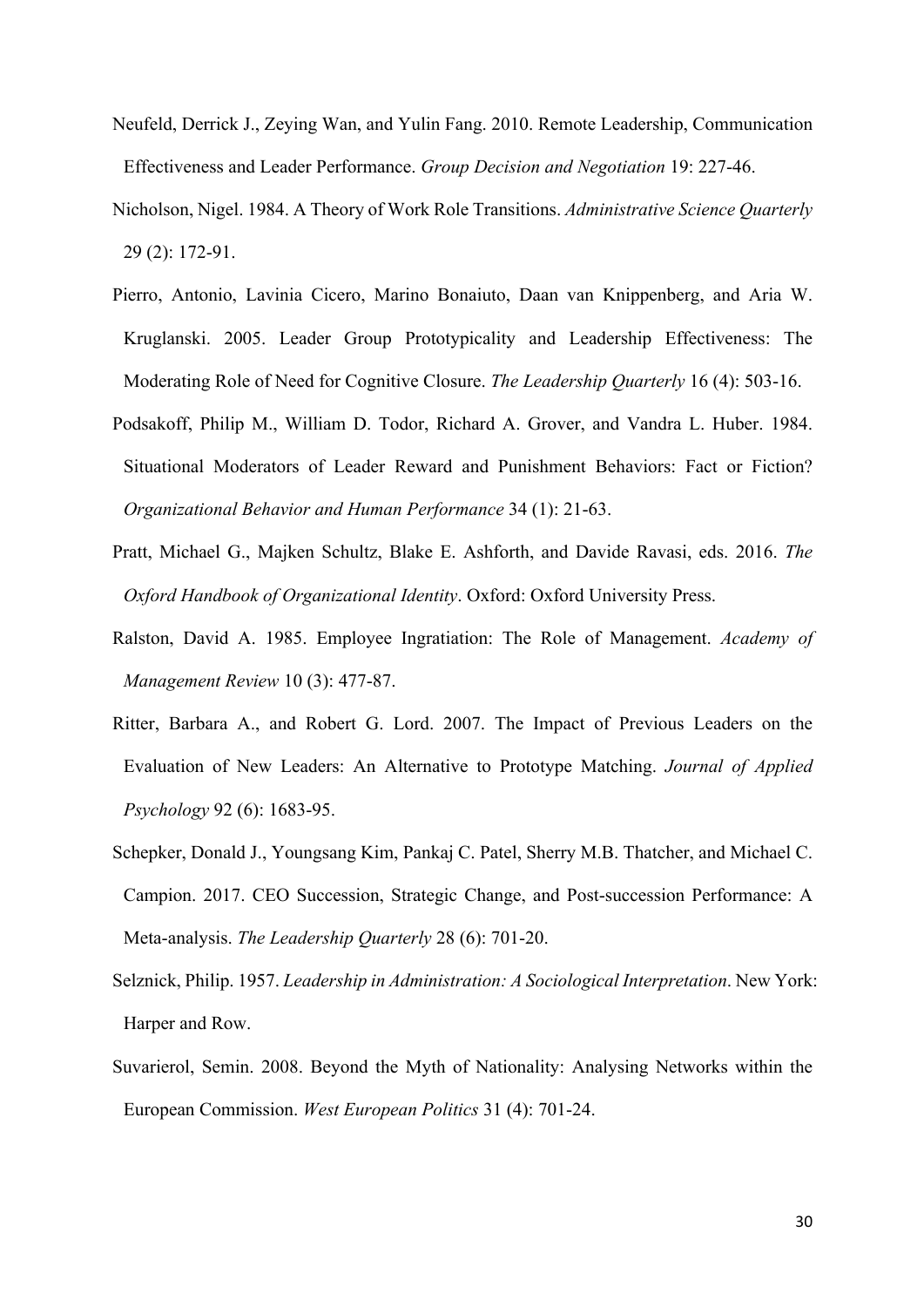- Trope, Yaacov, and Nira Liberman. 2010. Construal-level Theory of Psychological Distance. *Psychological Review* 117 (2): 440-63.
- Tummers, Lars G., and Eva Knies. 2013. Leadership and Meaningful Work in the Public Sector. *Public Administration Review* 73 (6): 859-68.
- Van Esch, Femke, and Eelke de Jong. 2019. National Culture Trumps EU Socialization: The European Central Bankers' Views of the Euro Crisis. *Journal of European Public Policy* 26 (2): 169-87.
- Van Knippenberg, Daan. 2011. Embodying who we are: Leader Group Prototypicality and Leadership Effectiveness. *The Leadership Quarterly* 22 (6): 1078-91.
- Van Knippenberg, Daan, and Michael A. Hogg. 2003. A Social Identity Model of Leadership Effectiveness in Organizations. *Research in Organizational Behavior* 25: 243-95.
- Van Wart, Montgomery. 2013. Administrative Leadership Theory: A Reassessment after 10 Years. *Public Administration* 91 (3): 521-43.
- Weick, Karl E. 1995. *Sensemaking in Organizations*. Thousand Oaks: Sage Publications.
- Wonka, Arndt. 2007. Technocratic and Independent? The Appointment of European Commissioners and its Policy Implications. *Journal of European Public Policy* 14 (2): 169- 89.
- Wonka, Arndt. 2008. Decision-making Dynamics in the European Commission: Partisan, National or Sectoral? *Journal of European Public Policy* 15 (8): 1145-63.
- Wonka, Arndt. 2015. The European Commission. In *European Union: Power and Policymaking*, edited by Jeremy Richardson, 83-106). London: Routledge.
- Zhao, Helen H., Scott E. Seibert, M. Susan Taylor, Cynthia Lee, and Wing Lam. 2016. Not even the Past: The Joint Influence of Former Leader and New Leader during Leader Succession in the Midst of Organizational Change. *Journal of Applied Psychology* 101 (12): 1730-38.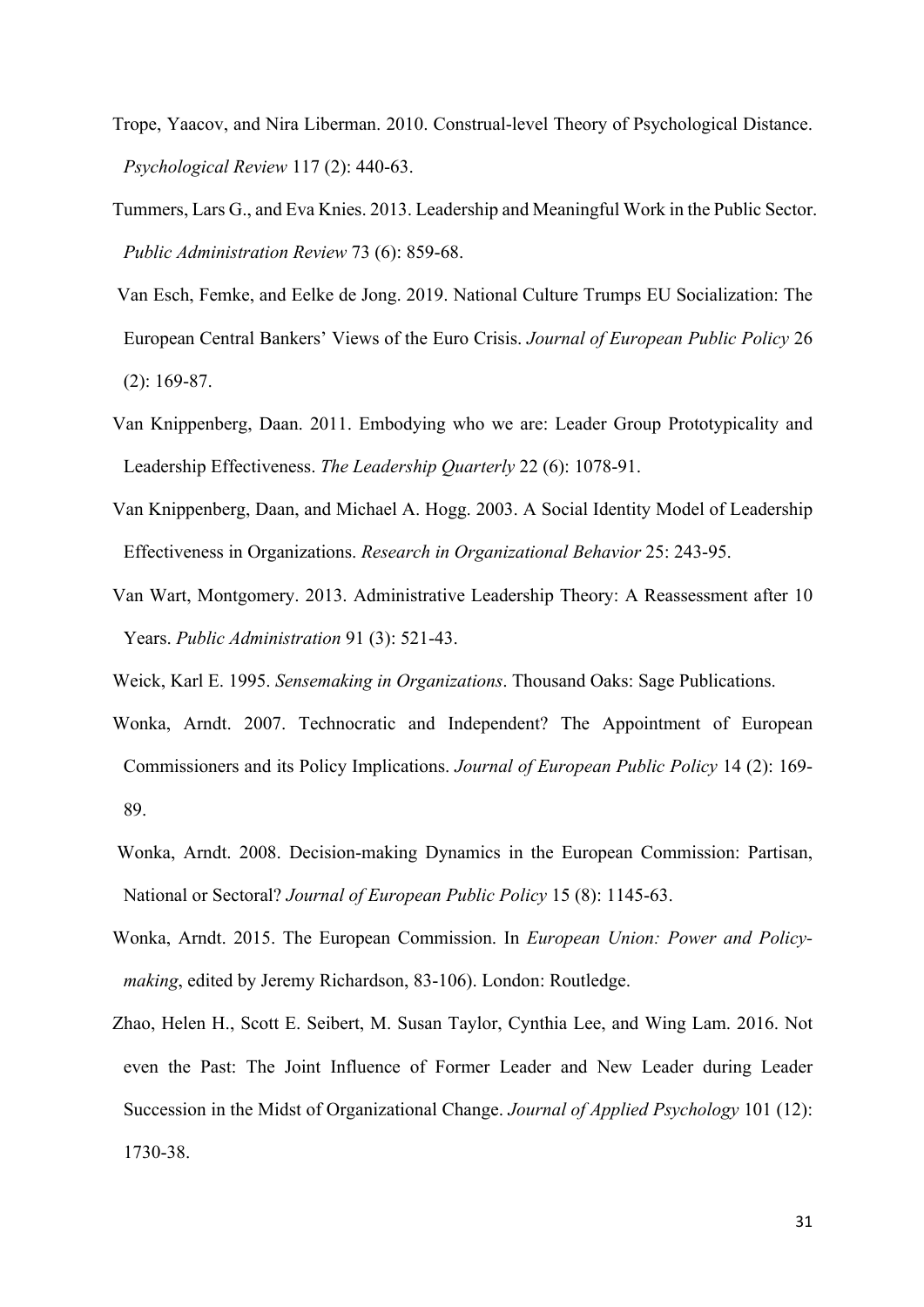